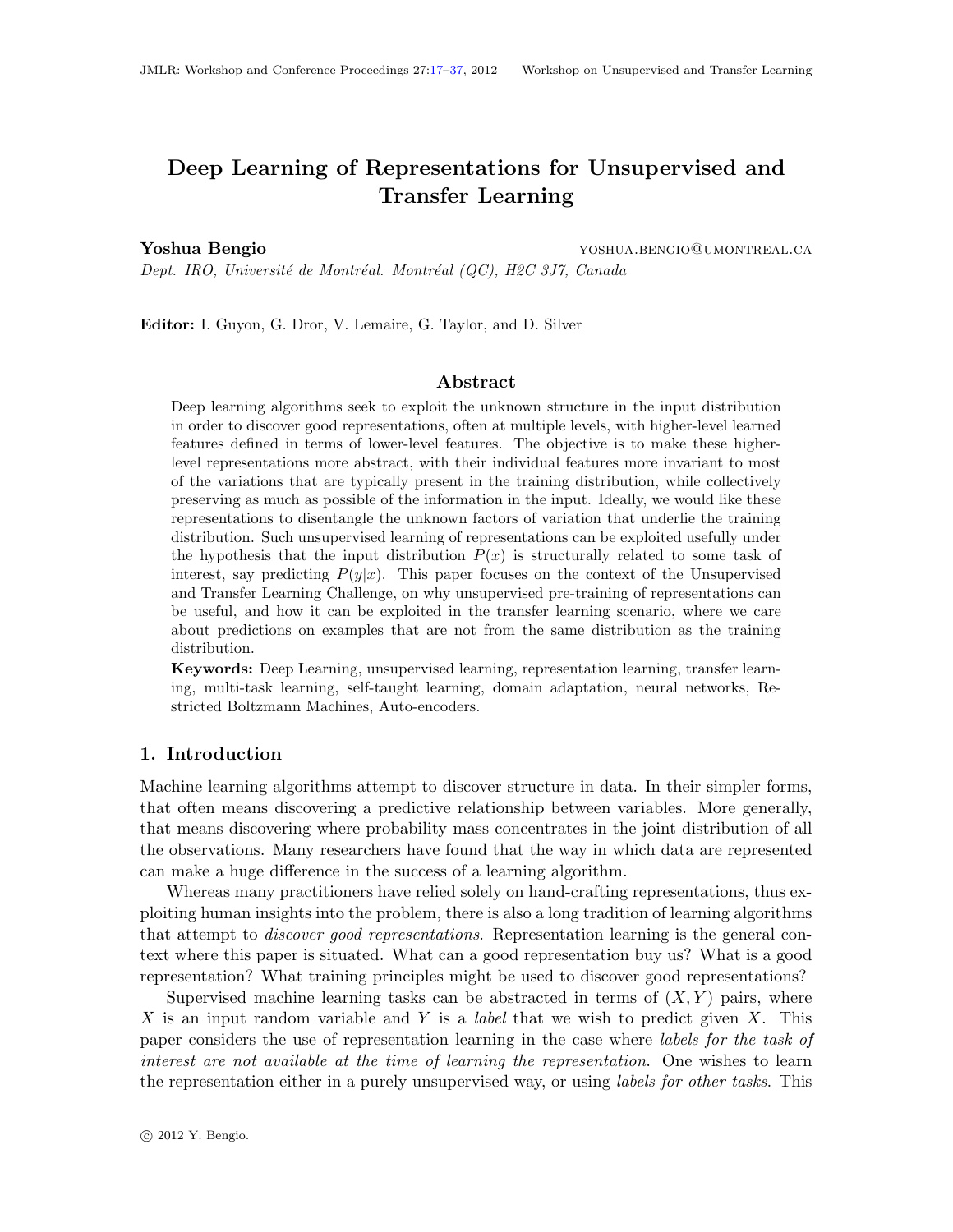type of setup has been called self-taught learning [\(Raina et al.,](#page-19-0) [2007\)](#page-19-0) but also falls in the areas of transfer learning, domain adaptation, and multi-task learning (where typically one also has labels for the task of interest) and is related to semi-supervised learning (where one has many unlabeled examples and a few labeled ones).

In order to address this challenge (and the Unsupervised and Transfer Learning Chal- $lenge<sup>1</sup>$  $lenge<sup>1</sup>$  $lenge<sup>1</sup>$ ), the algorithms described here exploit **Deep Learning**, i.e., learning multiple levels of representation. The intent is to discover more abstract features in the higher levels of the representation, which hopefully make it easier to *separate from each other the various* explanatory factors extent in the data.

## 1.1. The Context of The Unsupervised and Transfer Learning Challenge

The challenge was organized according to the following learning setup. The test (and validation) sets have examples from classes not well represented in the training set. They have only a small number of unlabeled examples (4096) and very few labeled examples (1 to 64 per class) available to a Hebbian linear classifier (which discriminates according to the median between the centroids of two classes compared) applied separately to each class against the others. In the second phase of the competition, some labeled examples (from classes other than those in the test or validation sets) are available for the training set. Participants can use the training set (with some irrelevant labels, in the second phase) to construct a representation for test set examples. Typically this is achieved by learning a transformation of the raw input vectors into a new space, which hopefully captures the most important factors of variation present in the unknown generating distribution. That transformation can then be applied to test examples. The challenge server then trains the Hebbian linear classifier on top of that representation, on a small random subset of the test set, and evaluates generalization on the rest of the test set (many random subsets are computed to get an average score). The main difficulties are the following:

- 1. The input distribution is very different in the test (or validation) set, compared to the training set (for example, the set of classes to be discriminated in the test set may be absent or rare in the training set), making it unclear if anything can be transferred from the training to the test set.
- 2. Very few labels are available to the linear classifier on the test set, meaning that generalization of the classifier is inherently difficult and sensitive to the particulars of the representation chosen.
- 3. No labels for the classes of interest (of the test set) are available at all when learning the representation. The labels from the training set might in fact mislead a representationlearning algorithm, because the directions of discrimination which are useful among the training set classes could be useless to discriminate among the test set classes.

This puts great pressure on the representation learning algorithm applied on the training set (unlabeled, in the experiments we performed) to discover really *generic* features likely to be of interest for many classification tasks on such data. Our intuition is that more abstract

<span id="page-1-0"></span><sup>1.</sup> <http://www.causality.inf.ethz.ch/unsupervised-learning.php>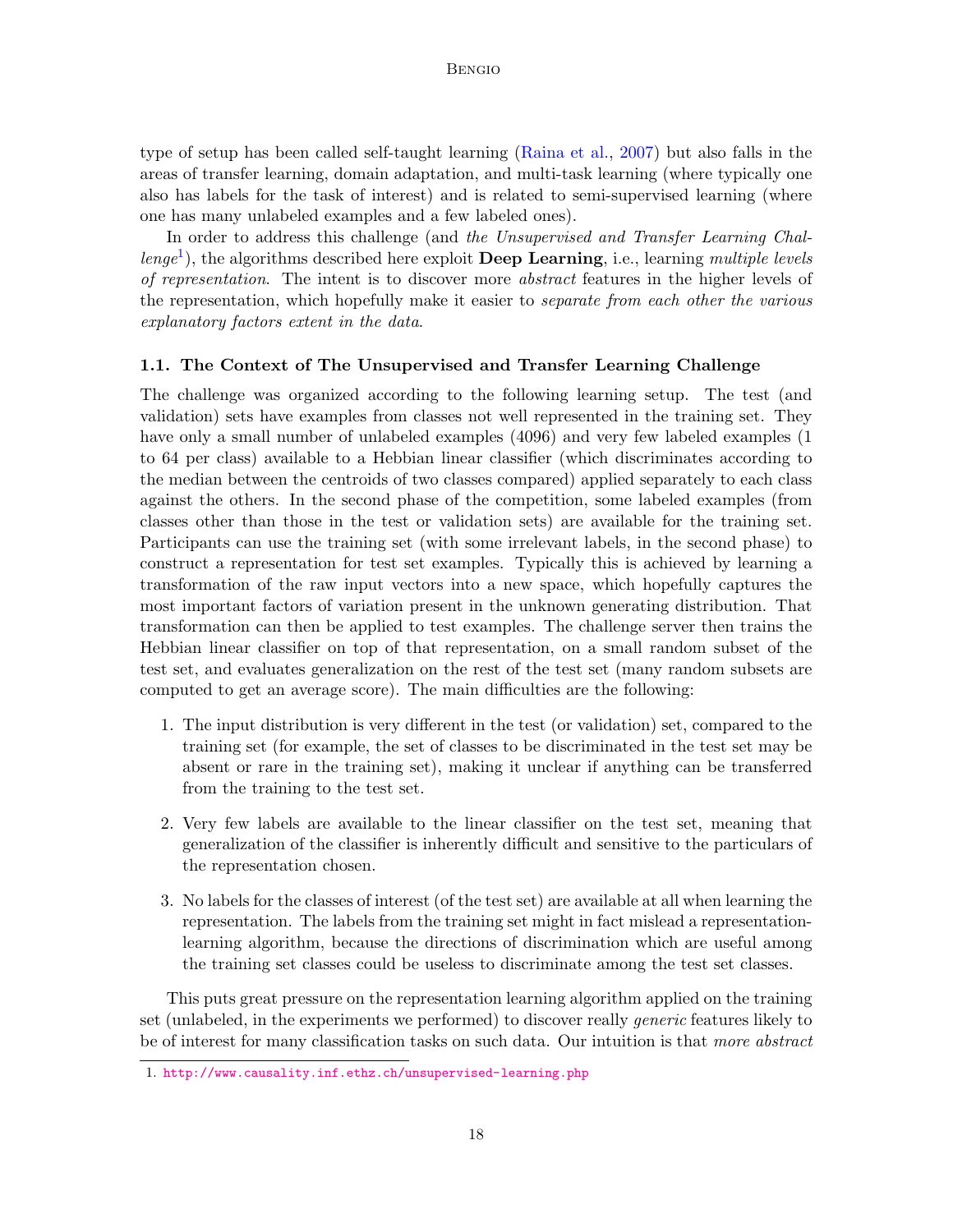features are more likely to fit that stringent requirement, which motivates the use of Deep Learning algorithms.

#### 1.2. Representations as Coordinate Systems

Representation learning is also intimately related to the research in manifold learning [\(Hin](#page-18-0)[ton et al.,](#page-18-0) [1997;](#page-18-0) [Tenenbaum et al.,](#page-20-1) [2000;](#page-20-1) [Saul and Roweis,](#page-20-2) [2002;](#page-20-2) [Belkin and Niyogi,](#page-16-0) [2003\)](#page-16-0). The objective of manifold learning algorithms is two-fold: identify low-dimensional regions of high-density (called manifold), and construct a coordinate system on these manifolds, i.e., a low-dimensional representation for input examples. Principal Components Analysis (PCA) is the linear ancestor of manifold learning algorithms: it provides a projection of each input vector to a low-dimensional coordinate vector, implicitly defining a low-dimensional hyperplane in input space near which density is hopefully concentrating. The extent of this mass concentration can be measured by the proportion of variance explained by principal eigenvectors of the data covariance matrix. Changes in the directions of the principal components are perfectly captured by the PCA, whereas changes in the orthogonal directions are completely lost. The proportion of the variance in the data captured by the PCA is a good measure of the effectiveness of a PCA dimensionality reduction (for a given choice of number of dimensions). The assumption is that directions where there is very little change in the data do not matter and can be considered noise, but this is not always true, especially when one wrongly assumes that the manifold is linear (e.g., with PCA). Non-linear manifold learning algorithms avoid the linear assumption but retain the notion of a drastic dimensionality reduction.

As we argue more at the end of this paper, although cutting the low-variance directions out (i.e., considering those directions as noise) is often very effective, it is not always clear what is signal and what is noise: although the extent of variability is a good hint, it is not perfect. As an example, consider images of faces, and two factors: person identity and pose. Most of the variation in pixel space can be explained by pose (especially the 2-D translation, scaling, and rotation), and two persons of the same sex, age, and hair type will be distinguishable only by looking at low variance components. That is why one often starts by preprocessing such images to align them as much as possible or focus only on images of faces in the same pose, e.g. frontal view.

It is a good thing to test, for one's data, if one can get better classification by simply removing the low-variance components, and in that case one should definitely do  $it^2$  $it^2$ . However, we believe that a more encompassing and more conservative but more ambitious approach is to use a learning algorithm that separates the explanatory factors from each other as much as possible, and let a discriminant classifier pick out those that are relevant to a particular task.

In this context, *overcomplete*<sup>[3](#page-2-1)</sup> sparse<sup>[4](#page-2-2)</sup> representations have often [\(Ranzato et al.,](#page-20-3) [2007b,](#page-20-3) [2008;](#page-20-4) [Goodfellow et al.,](#page-17-0) [2009\)](#page-17-0) been found to work better than dense undercomplete representations (such as produced by PCA). Consider a sparse overcomplete representation in the neighborhood of an input example x. Most local changes around x involve a continuous

<span id="page-2-0"></span><sup>2.</sup> and in fact, removing some of the low-variance directions with a preliminary PCA has worked well in the challenge.

<span id="page-2-1"></span><sup>3.</sup> overcomplete representation: with more dimensions than the raw input

<span id="page-2-2"></span><sup>4.</sup> sparse representation: with many zeros or near-zeros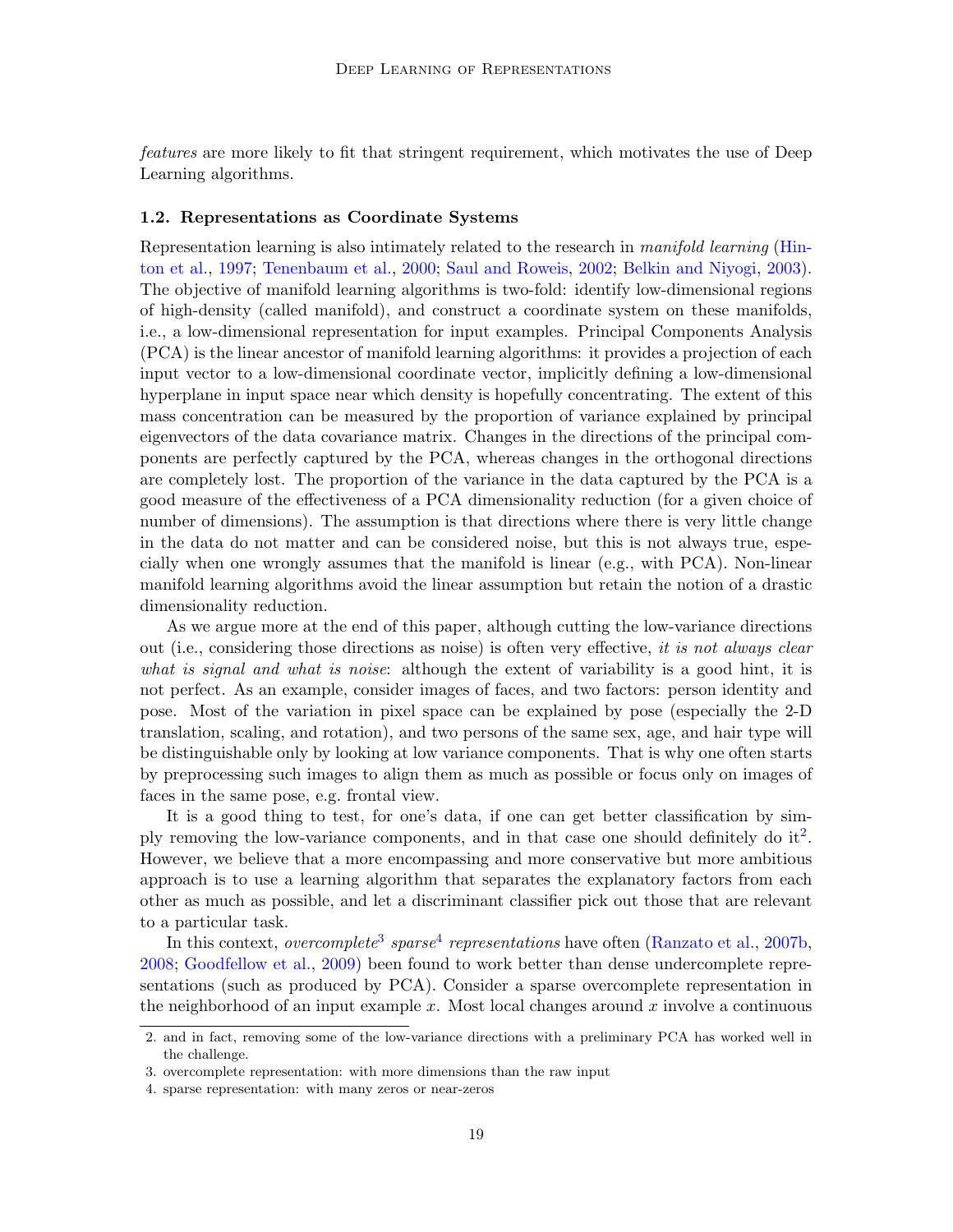change of the "active" (non-zero) elements of the representation. Hence the set of active elements of the representation defines a local *chart*, a local coordinate system. Those charts are stitched together through the zero/non-zero transitions that occur when crossing some boundaries in input space. [Goodfellow et al.](#page-17-0) [\(2009\)](#page-17-0) have found that sparse auto-encoders gave rise to more invariant representations (compared to non-sparse ones), in the sense that a subset of the representation elements (also called features) were more insensitive to input transformations such as translation or rotation of the camera. One advantage of such as an overcomplete representation is that it is not "cramped" in a small-dimensional space. The effective dimensionality (number of non-zeros) can vary depending on where we look. It is very plausible that in some regions of space it may be more appropriate to have more dimensions than in others.

Let  $h(x)$  denote the mapping from an input x to its representation  $h(x)$ . Overcomplete representations which are not necessarily sparse but where  $h$  is non-linear are characterized at a particular input point  $x$  by a "soft" dimensionality and a "soft" subset of the representation coordinates that are active. The degree to which  $h_i(x)$  is active basically depends on  $\|\frac{\partial h_i(x)}{\partial x}\|$ . When  $\|\frac{\partial h_i(x)}{\partial x}\|$  is close to zero, coordinate *i* is inactive and unresponsive to changes in  $x$ , while the active coordinates encode (i.e., respond to) local changes around x. This is what happens with the Contracting Auto-encoder described a bit more in section [3.5.](#page-10-0)

## 1.3. Depth

Depth is a notion borrowed from complexity theory, and that is defined for *circuits*. A circuit is a directed acyclic graph where each node is associated with a computation. The results of the computation of a node are used as input by the successors of that node in the graph. In the circuit, *input nodes* have no predecessor and *output nodes* have no successor. The depth of a circuit is the longest path from an input to an output node. A long-standing question in complexity theory is the extent to which depth-limited circuits can efficiently represent functions that can otherwise be efficiently represented. A depth-2 circuit (with appropriate choice of computational elements, e.g. logic gates or formal neurons) can compute or approximate any function, but it may require an exponentially large number of nodes. This is a relevant question for machine learning, because many learning algorithms learn "shallow architectures" [\(Bengio and LeCun,](#page-16-1) [2007\)](#page-16-1), typically of depth 1 (linear predictors) or 2 (most non-parametric predictors). If AI-tasks require deeper circuits (and human brains certainly appear deep), then we should find ways to incorporate depth into our learning algorithms. The consequences of using a too shallow predictor would be that it may not generalize well, unless given huge numbers of examples and capacity (i.e., computational resources and statistical resources).

The early results on the limitations of shallow circuits regard functions such as the parity function [\(Yao,](#page-20-5) [1985\)](#page-20-5), showing that logic gates circuits of depth-2 require exponential size to implement d-bit parity where a deep circuit of depth  $O(\log(d))$  could implement it with  $O(d)$  nodes. Håstad [\(1986\)](#page-18-1) then showed that there are functions computable with a polynomial-size logic gate circuit of depth  $k$  that require exponential size when restricted to depth  $k-1$  (Håstad, [1986\)](#page-18-1). Interestingly, a similar result was proven for the case of circuits made of linear threshold units (formal neurons) (Håstad and Goldmann, [1991\)](#page-18-2), when trying to represent a particular family of functions. A more recent result brings an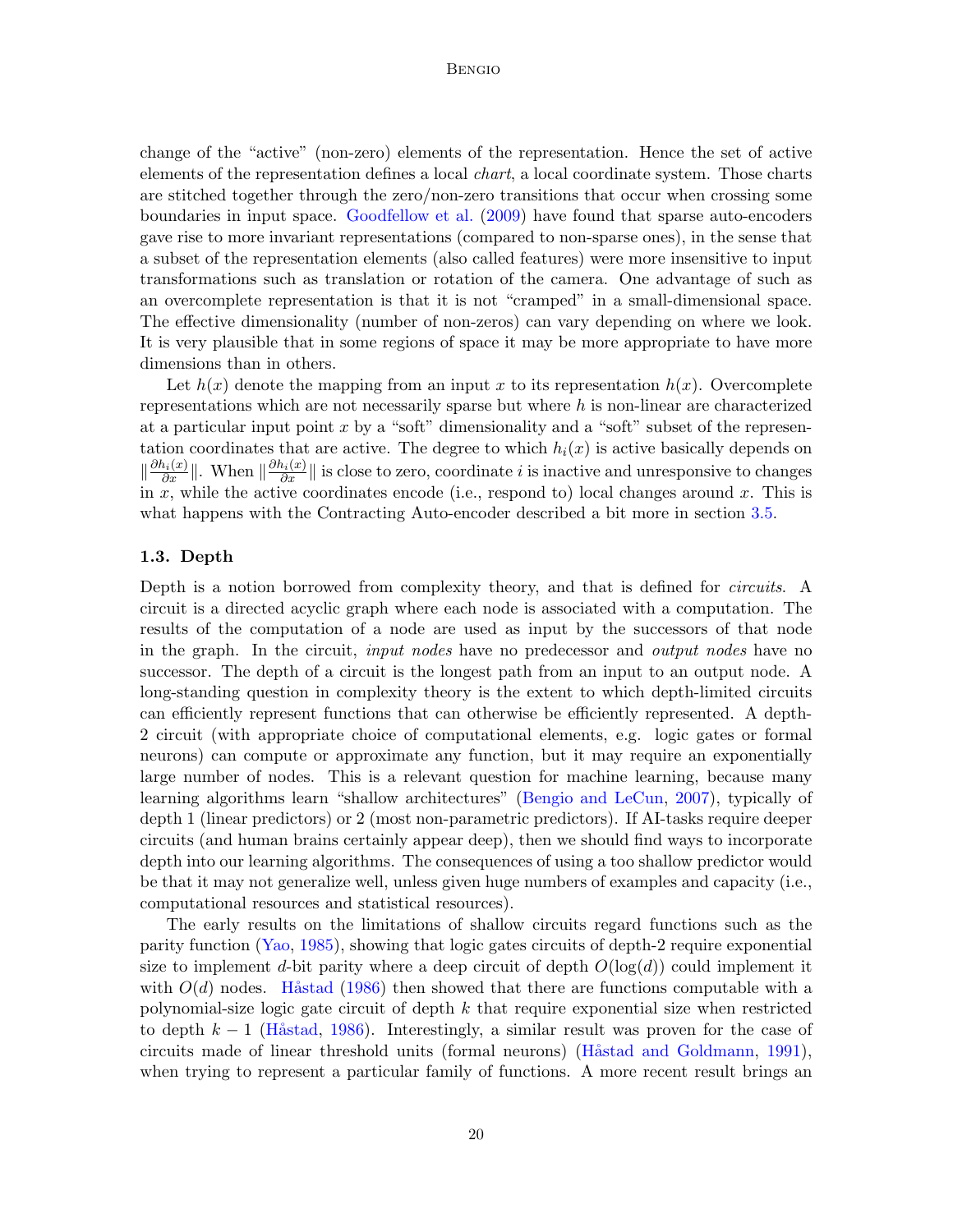example of a very large class of functions that cannot be efficiently represented with a small-depth circuit [\(Braverman,](#page-17-1) [2011\)](#page-17-1). It is particularly striking that the main theorem regards the representation of functions that capture dependencies in joint distributions. Basically, dependencies that involve more than r variables are difficult to capture by shallow circuits. An r-independent distribution is one that cannot be distinguished from the uniform distribution when looking only at r variables at a time. The proof of the main theorem (which concerns distribution over bit vectors) relies on the fact that order-r polynomials over the reals cannot capture  $r$ -independent distributions. The main result is that boundeddepth circuits cannot distinguish data from r-independent distributions from independent noisy bits. We have also recently shown [\(Delalleau and Bengio,](#page-17-2) [2011\)](#page-17-2) results for sum-product networks (where nodes either compute sums or products, over the reals). We found two families of polynomials that can be efficiently represented with deep circuits, but require exponential size with depth-2 circuits. Interestingly, sum-product networks were recently proposed to efficiently represent high-dimensional joint distributions [\(Poon and Domingos,](#page-19-1) [2010\)](#page-19-1).

Besides the complexity-theory hints at their representational advantages, there are other motivations for studying learning algorithms which build a deep architecture. The earliest one is simply inspiration from brains. By putting together anatomical knowledge and measures of the time taken for signals to travel from the retina to the frontal cortex and then to motor neurons (about 100 to 200 ms), one can gather that at least 5 to 10 feedforward levels are involved for some of the simplest visual object recognition tasks. Slightly more complex vision tasks require iteration and feedback top-down signals, multiplying the overall depth by an extra factor of 2 to 4 (to about half a second).

Another motivation derives from what we know of cognition and abstractions: as argued in [Bengio](#page-16-2) [\(2009\)](#page-16-2), it is natural for humans to represent concepts at one level of abstraction as the composition of concepts at lower levels. Engineers often craft representations at multiple levels, with higher levels obtained by transformation of lower levels. Instead of a flat main program, software engineers structure their code to obtain plenty of re-use, with functions and modules re-using other functions and modules. This inspiration is directly linked to machine learning: deep architectures appear well suited to represent higher-level abstractions because they lend themselves to re-use and composition. For example, the low-level features of a deep network are composed to form higher-level features. And some of the features that are useful for one task may be useful for another, making Deep Learning particularly well suited for transfer learning and multi-task learning [\(Caruana,](#page-17-3) [1995;](#page-17-3) [Collobert](#page-17-4) [and Weston,](#page-17-4) [2008\)](#page-17-4). Here one is exploiting the existence of underlying common explanatory factors that are useful for several tasks. This is also true of *semi-supervised learning*, which exploits connections between the input distribution  $P(X)$  and a target conditional distribution  $P(Y|X)$ . In general these two distributions, seen as functions of x, may be unrelated to each other. But in the world around us, it is often the case that some of the factors that shape the distribution of input variables  $X$  are also predictive of the output variables Y . Deep Learning relies heavily on unsupervised or semi-supervised learning, and assumes that representations of X that are useful to capture  $P(X)$  are also in part useful to capture  $P(Y|X)$ .

In the context of the Unsupervised and Transfer Learning Challenge, the assumption exploited by Deep Learning algorithms goes even further, and is related to the Self-Taught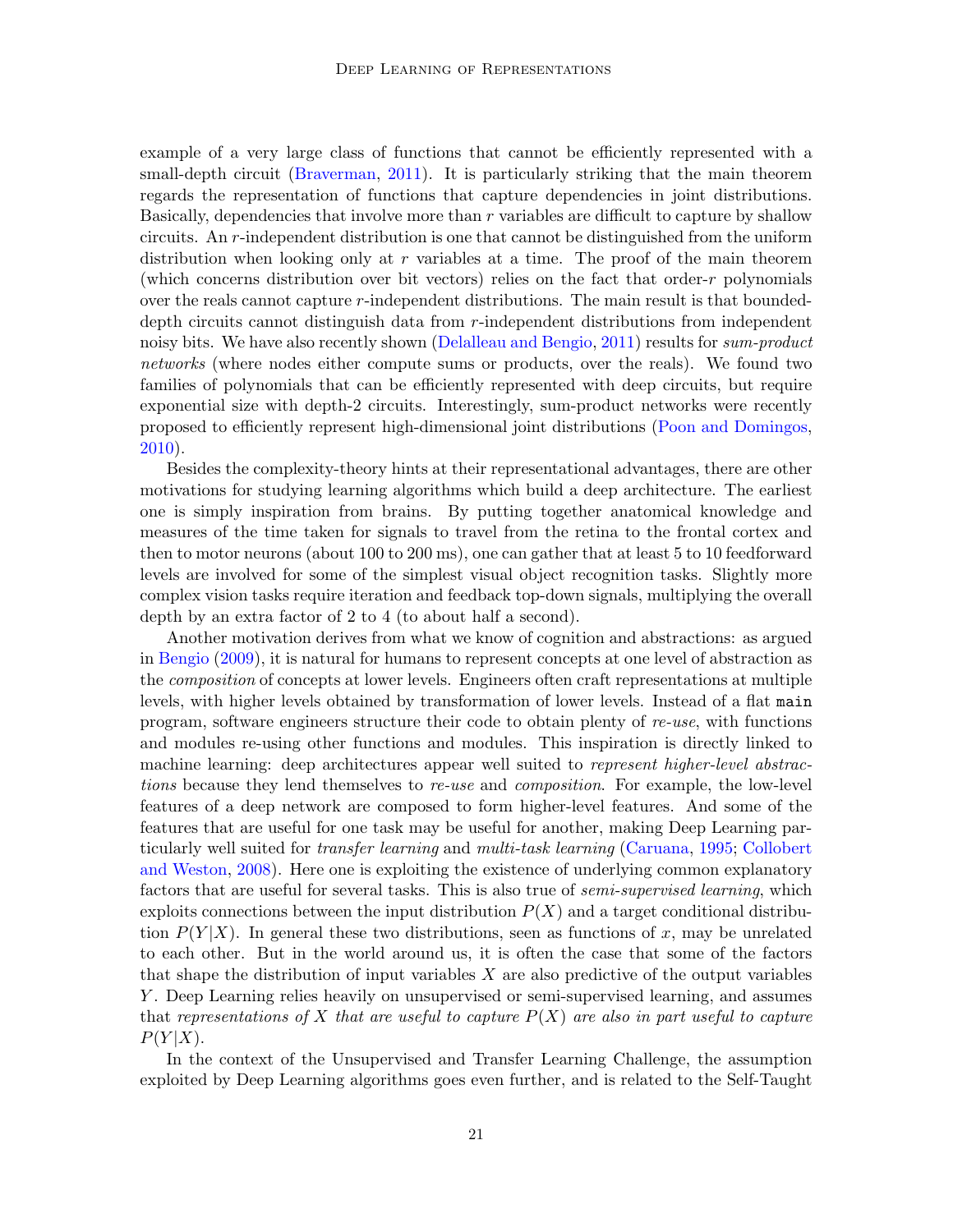Learning setup [\(Raina et al.,](#page-19-0) [2007\)](#page-19-0). In the unsupervised representation-learning phase, one may have access to examples of only some of the classes, and the representation learned should be useful for other classes. One therefore assumes that some of the factors that explain  $P(X|Y)$  for Y in the training classes, and that will be captured by the learned representation, will be useful to predict different classes, from the test set. In phase 1 of the competition, only  $X$ 's from the training classes are observed, while in phase 2 some corresponding labels are observed as well, but no labeled examples from the test set are ever revealed. In our team (LISA), we only used the phase 2 training set labels to help perform model selection, since selecting and fine-tuning features based on their discriminatory ability on training classes greatly increased the risk of removing important information for test classes. See [Mesnil et al.](#page-19-2) [\(2011\)](#page-19-2) for more details.

# 2. Greedy Layer-Wise Learning of Representations

The following basic recipe was introduced in 2006 [\(Hinton and Salakhutdinov,](#page-18-3) [2006;](#page-18-3) [Hinton](#page-18-4) [et al.,](#page-18-4) [2006;](#page-18-4) [Ranzato et al.,](#page-19-3) [2007a;](#page-19-3) [Bengio et al.,](#page-16-3) [2007\)](#page-16-3):

- 1. Let  $h_0(x) = x$  be the lowest-level representation of the data, given by the observed raw input  $x$ .
- 2. For  $\ell = 1$  to L

Train an unsupervised learning model taking as observed data the training examples  $h_{\ell-1}(x)$  represented at level  $\ell - 1$ , and after training, producing representations  $h_{\ell}(x) = R_{\ell}(h_{\ell-1}(x))$ at the next level.

From this point on, several variants have been explored in the literature. For supervised learning with fine-tuning, which is the most common variant [\(Hinton et al.,](#page-18-4) [2006;](#page-18-4) [Ranzato](#page-20-3) [et al.,](#page-20-3) [2007b;](#page-20-3) [Bengio et al.,](#page-16-3) [2007\)](#page-16-3):

- 3. Initialize a supervised predictor whose first stage is the parametrized representation function  $h_L(x)$ , followed by a linear or non-linear predictor as the second stage (i.e., taking  $h_L(x)$  as input).
- 4. Fine-tune the supervised predictor with respect to a supervised training criterion, based on a labeled training set of  $(x, y)$  pairs, and optimizing the parameters in both the representation stage and the predictor stage.

A supervised variant involves using all the levels of representation as input to the predictor, keeping the representation stage fixed, and optimizing only the predictor parameters [\(Lee](#page-18-5) [et al.,](#page-18-5) [2009a](#page-18-5)[,b\)](#page-19-4):

3. Train a supervised learner taking as input  $(h_k(x), h_{k+1}(x), \ldots, h_L(x))$  for some choice of  $0 \leq k \leq L$ , using a labeled training set of  $(x, y)$  pairs.

A special case of the above is to have  $k = L$ , i.e., we keep only the top level as input to the classifier without supervised fine-tuning of the representation. Since labels for the test classes are not available (for fine-tuning) in the Unsupervised and Transfer Learning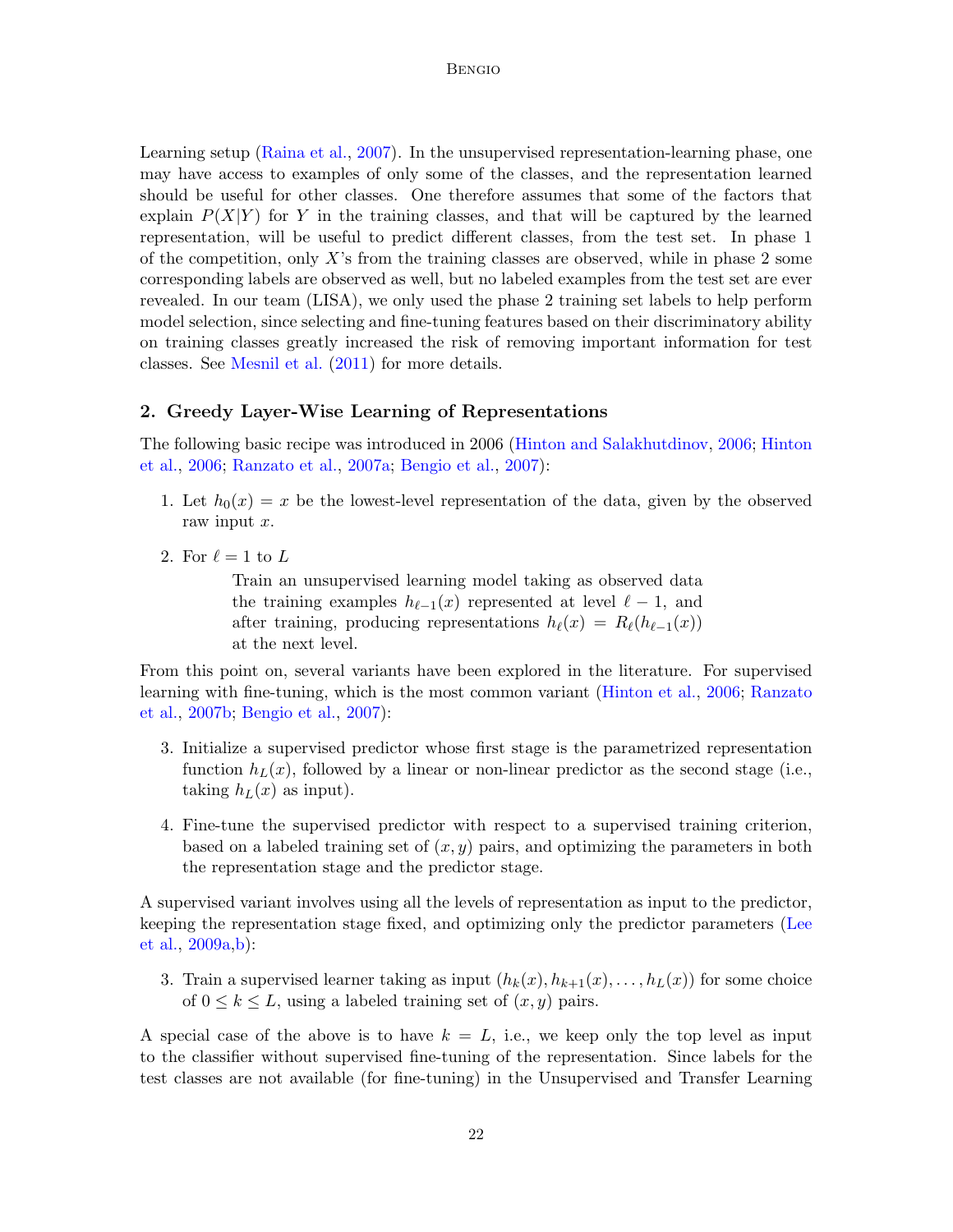Challenge, the latter approach makes more sense, but in other settings (especially when the number of labeled examples is large) we have often found fine-tuning to be helpful [\(Lamblin](#page-18-6) [and Bengio,](#page-18-6) [2010\)](#page-18-6).

Finally, there is a common unsupervised variant, e.g. for training deep auto-encoders [\(Hin](#page-18-3)[ton and Salakhutdinov,](#page-18-3) [2006\)](#page-18-3) or a Deep Boltzmann Machine [\(Salakhutdinov and Hinton,](#page-20-6) [2009\)](#page-20-6):

- 3. Initialize an unsupervised model of x based on the parameters of all the stages.
- 4. Fine-tune the unsupervised model with respect to a global (all-levels) training criterion, based on the training set of examples  $x$ .

As detailed in [Mesnil et al.](#page-19-2) [\(2011\)](#page-19-2), it turned out for the challenge to always work better to have a low-dimensional  $h_L$  (i.e. the input to the classifier), e.g., a handful of dimensions. This top-level representation was typically obtained by choosing PCA as the last stage of the hierarchy. In experiments with other kinds of data, with many more labeled examples, we had obtained better results with *high-dimensional* top-level representations (thousands of dimensions). We found higher dimensional top-level representations to be most hurtful for the cases where there are very few labeled examples. Note that the challenge criterion is an average over 1, 2, 4, 8, 16, 32 and 64 labeled examples per class. Because the cases with very few labeled examples were those on which there was most room for improvement (compared to other competitors), it makes sense that the low-dimensional solutions were the most successful.

Another remark is important here. On data sets with a larger labeled training set, we found that the supervised fine-tuning variant (where all the levels are finally tuned with respect to the supervised training criterion) can perform *substantially better* than without supervised fine-tuning [\(Lamblin and Bengio,](#page-18-6) [2010\)](#page-18-6).

#### 2.1. Transductive Specialization to Transfer Learning and Domain Adaptation

On the other hand, in the context of the challenge, there were no training labels for the task of interest, i.e., the classes of the test set, so it would not even have been possible to perform meaningful supervised fine-tuning. Worse than that in fact, the input distribution as well was very different between the training set and the test set. The large majority of examples from the training set were from classes other than those in the test set. This is a particularly extreme transfer learning or domain adaptation setup.

How could one hope to generalize in this context? If the training set input distribution had nothing to do with the test set input distribution, then even unsupervised representation-learning on the training set might not be helpful as a learned preprocessing for the test set. The only hope is that a representation-learning algorithm would discover features that capture the generic factors of variation present in all the classes, and that the classifier trained on the test set would then just need to pick up those factors relevant to the discrimination among test set classes. Unfortunately, because of the very small number of labeled examples available to the test set classifier, we found that we could not obtain good results (on the validation set) with high-dimensional representations. This implied that some selection of the relevant features had to be performed even before seeing any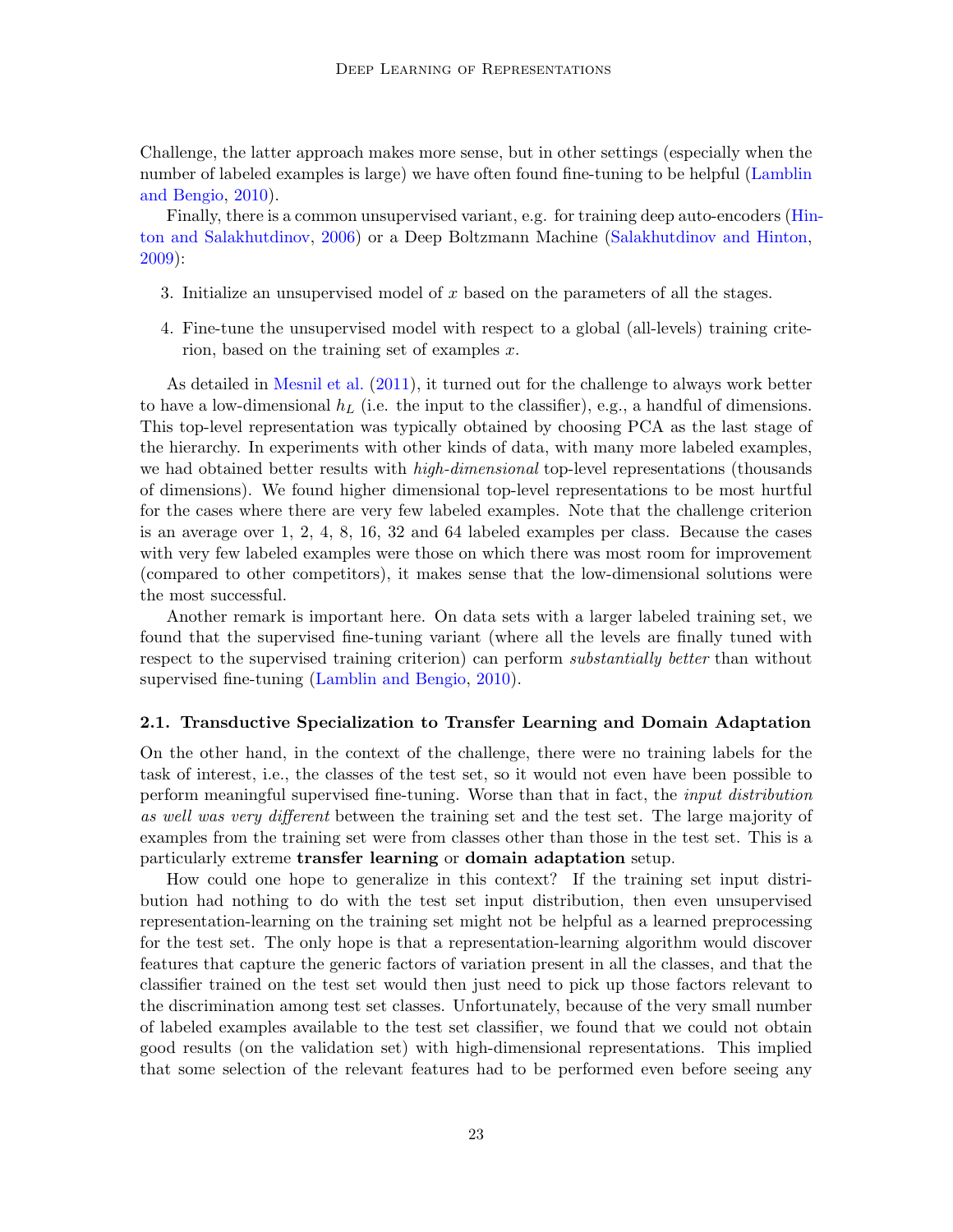label from the test set. We believe that we achieved some of that by using a **transduc**tive strategy. The top levels(s) of the unsupervised feature-learning hierarchy were trained purely or mostly on the test set examples. Since the training set was much larger, we used it to extract a large set of general-purpose features that covered the variations across many classes. The unlabeled test set was then used transductively to select among the non-linear factors extracted from the training set those few factors varying most in the test set. Typically this was simply achieved by a simple PCA applied at the last level, trained only on test examples, and with very few leading eigenvectors selected.

# 3. A Zoo of Possible Layer-Wise Unsupervised Learning Algorithms

## 3.1. PCA, ICA, Normalization

Existing linear models such as PCA or ICA can be useful as one or more of the levels of a deep hierarchy. In fact, on several of the challenge data sets, we found that using a PCA as the first and the last level often worked very well. PCA preserves the global linear directions of maximum variance, and separates them into orthogonal components. The representation learned is the projection on the principal eigenvectors of the input covariance matrix. This corresponds to a coordinate system associated with a linear manifold spanned by these eigenvectors (centered at the center of mass of the data). For the first PCA layer, we typically kept a fairly large number of directions, so the main effect of that step is to smooth the input distribution by eliminating some of the variations involved in the least globally varying directions. Optionally, the PCA transformation can include a whitening step which means that the projections are normalized to variance 1 (by dividing each projection by the square root of the corresponding eigenvalue, i.e., component variance).

Whereas PCA can already perform a kind of normalization across examples (by subtracting the mean over examples and dividing by the standard deviation over examples, in the chosen directions), there is a complementary form of normalization which we have found useful. It is a simple variant of the *contrast normalization* commonly employed as an intermediate step in deep convolutional neural networks [\(LeCun et al.,](#page-18-7) [1989,](#page-18-7) [1998a\)](#page-18-8). The idea is to normalize across the elements of each input vector, by subtracting the mean and dividing by the standard deviation across elements of the input vector.

#### 3.2. Auto-encoders

An auto-encoder defines a reconstruction  $r(x) = g(h(x))$  of the input x from the composition of an encoder  $h(\cdot)$  and a decoder  $q(\cdot)$ . In general both are parametrized and the most common parametrization corresponds to  $r(x)$  being the output of a one-hidden layer neural network (taking x as input) and  $h(x)$  being the non-linear output of the hidden layer. Training proceeds by minimizing the average of reconstruction errors,  $L(r(x), x)$ . If the encoder and decoder are linear and  $L(r(x), x) = ||r(x) - x||^2$  is the square error, then  $h(x)$  learns to span the principal eigenvectors of the input, i.e., being equivalent (up to a rotation) to a PCA [\(Bourlard and Kamp,](#page-17-5) [1988\)](#page-17-5). However, with a non-linear encoder, one obtains a representation that can be greedily stacked and often yields better representations with deeper encoders [\(Bengio et al.,](#page-16-3) [2007;](#page-16-3) [Goodfellow et al.,](#page-17-0) [2009\)](#page-17-0). A probabilistic interpretation of reconstruction error is simply as a particular form of energy function [\(Ranzato et al.,](#page-20-4) [2008\)](#page-20-4)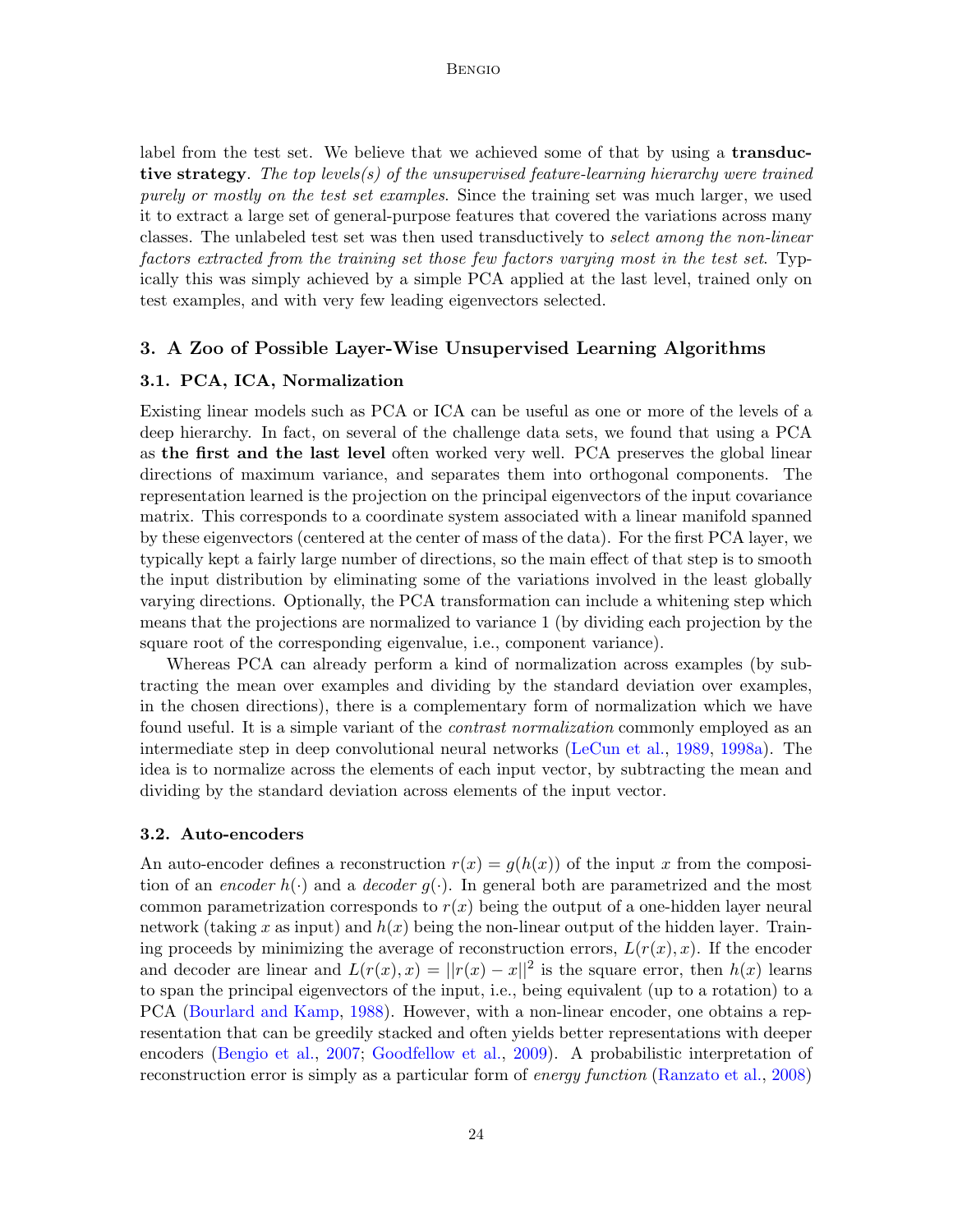(the logarithm of an unnormalized probability density function). It means that examples with low reconstruction error have higher probability according to the model. A sparsity term in the energy function has been used to allow overcomplete representations [\(Ranzato](#page-20-3) [et al.,](#page-20-3) [2007b,](#page-20-3) [2008\)](#page-20-4) and shown to yield features that are (for some of them) more invariant to geometric transformations of images [\(Goodfellow et al.,](#page-17-0) [2009\)](#page-17-0). A successful alternative [\(Bengio et al.,](#page-16-3) [2007;](#page-16-3) [Vincent et al.,](#page-20-7) [2008\)](#page-20-7) to the square reconstruction error in the case of inputs that are binary or in the  $(0,1)$  interval (like pixel intensities) is the sum of KL divergences between the binomial probability distributions associated with each input  $x_i$ and with each reconstruction  $r_i(x)$  (both seen as probabilities for a binary event).

#### 3.3. RBMs

As shown in [Bengio and Delalleau](#page-16-4) [\(2009\)](#page-16-4), the reconstruction error gradient for autoencoders can be seen as an approximation of the Contrastive Divergence [\(Hinton,](#page-18-9) [1999,](#page-18-9) [2002\)](#page-18-10) update rule for Restricted Boltzmann Machines [\(Hinton et al.,](#page-18-4) [2006\)](#page-18-4). Boltzmann Machines are undirected graphical models, defined by an energy function which is related to the joint probability of inputs (visible) x and hidden (latent) variables h through

$$
P(x,h) = e^{-\text{energy}(x,h)}/Z
$$

where the normalization constant  $Z$  is called the partition function, and the marginal probability of the observed data (which is what we want to maximize) is simply  $P(x) =$  $\sum_h P(x, h)$  (summing or integrating over all possible configurations of h). A Boltzmann Machine is the equivalent for binary random variables of the multivariate Gaussian distribution for continuous random variables, in the sense that it is defined by an energy function that is a second-order polynomial in the random bit values. Both are particular kinds of Markov Random Fields (undirected graphical models), but the partition function of the Boltzmann Machine is intractable, which means that approximations of the log-likelihood gradient  $\frac{\partial \log P(x)}{\partial \theta}$  must be employed to train it (where  $\hat{\theta}$  is the set of parameters).

Restricted Boltzmann Machines (RBMs) are Boltzmann Machines with a restriction in the connection pattern of the graphical model between variables, forming a bipartite graph with two groups of variables: the input (or visible) and latent (or hidden) variables. Whereas the original RBM employs binomial hidden and visible units, which worked well on data such as MNIST (where grey levels actually correspond to probabilities of turning on a pixel), the original extension of RBMs to continuous data (the Gaussian RBM) has not been as successful as more recent continuous-data RBMs such as the mcRBM [\(Ranzato and Hinton,](#page-19-5) [2010\)](#page-19-5), the mPoT model [\(Ranzato et al.,](#page-19-6) [2010\)](#page-19-6) and the spike-and-slab RBM [\(Courville](#page-17-6) [et al.,](#page-17-6) [2011\)](#page-17-6), which was used in the challenge. The spike-and-slab RBM energy function allows hidden units to either push variance up or down in different directions, and it can be efficiently trained thanks to a 3-way block Gibbs sampling procedure.

RBMs are defined by their energy function, and when it is tractable (which is usually the case), their free energy function is:

FreeEnergy
$$
(x) = -\log \sum_{h} e^{-\text{energy}(x,h)}
$$
.

The log-likelihood gradient can be defined in terms of the gradient of the free energy on observed (so-called positive) data samples  $x$  and on (so-called negative) model samples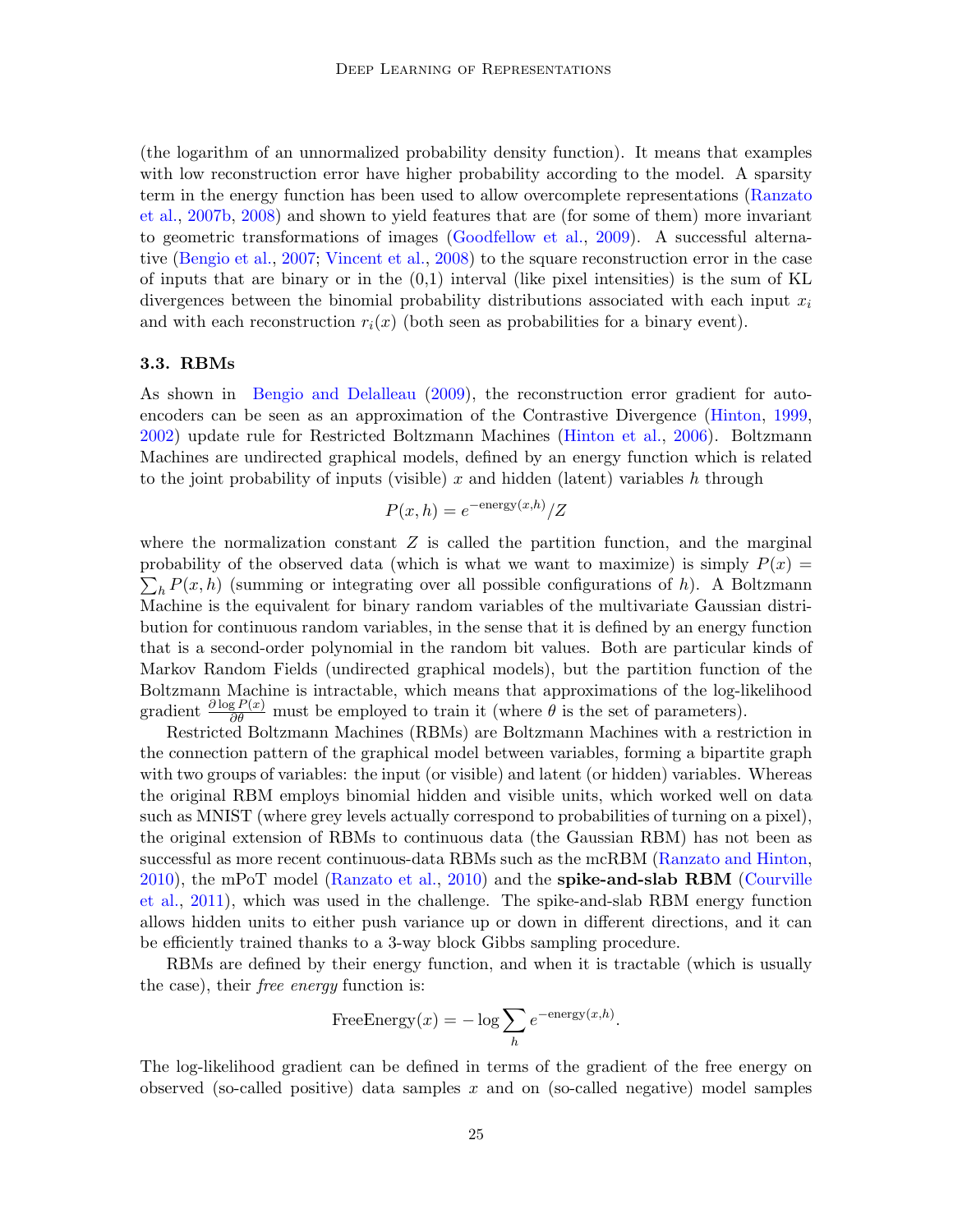$$
\tilde{x} \sim P(\tilde{x})
$$
\n
$$
-\frac{\partial \log P(x)}{\partial \theta} = \frac{\partial \text{FreeEnergy}(x)}{\partial \theta} - E[\frac{\partial \text{FreeEnergy}(\tilde{x})}{\partial \theta}]
$$

where the expectation is over  $\tilde{x} \sim P(\tilde{x})$ . When the free energy is tractable, the first term can be computed readily, whereas the second term involves sampling from the model. Various kinds of RBMs can be trained by approximate maximum likelihood stochastic gradient descent, often involving a Monte-Carlo Markov Chain to obtain those model samples. See [Bengio](#page-16-2) [\(2009\)](#page-16-2) for a much more complete tutorial on this subject, along with [Hinton](#page-18-11) [\(2010\)](#page-18-11) for tips and tricks.

#### 3.4. Denoising Auto-encoders

Denoising auto-encoders training is a simple variation on auto-encoder training: try to reconstruct the clean original input from an artificially and stochastically corrupted version of it, by minimizing the denoising reconstruction error. Denoising auto-encoders are simply trained by stochastic gradient descent, typically using mini-batches (of 20 to 200 examples) in order to take advantage of faster matrix-matrix operations on CPUs or GPUs. Denoising auto-encoders solve one of the thorny limitations of ordinary auto-encoders: the representation can be overcomplete without causing any problem of learning a trivial identity function. More hidden units just means that the model can more finely represent the input distribution. Denoising auto-encoders have recently been shown to be directly related to score matching [\(Vincent,](#page-20-8) [2011\)](#page-20-8), an induction principle that can replace maximum likelihood when it is not tractable (and the inputs are continuous-valued). The score matching criterion is the squared norm of the difference between the model's *score* (gradient  $\frac{\partial \log P(x)}{\partial x}$ of the log-likelihood with respect to the input  $x$ ) and the score of the true data generating density (which is unknown, but from which we have samples). A simple way to understand the connection between denoising auto-encoders and score matching is the following. Considering that reconstruction error is an energy function, the reconstruction from an auto-encoder normally goes from a lower-probability (higher energy) input configuration to a nearby higher-probability (lower energy) one, so the difference  $r(\tilde{x}) - \tilde{x}$  between reconstruction and input is the model's view of a direction of maximum increase in probability (i.e., the model's score). On the other hand, when one takes a training sample  $x$  and one randomly corrupts it into  $\tilde{x}$ , one typically obtains a lower probability neighbor, i.e., the vector  $x - \tilde{x}$  is nature's hint about a direction of rapid increase in probability (when starting at  $\tilde{x}$ ). The squared difference of these two differences is just the denoising reconstruction error  $(r(\tilde{x}) - x)^2$ , in the case of the squared error reconstruction loss.

In the challenge, we used [\(Mesnil et al.,](#page-19-2) [2011\)](#page-19-2) particular denoising auto-encoders that are well suited for data with sparse high-dimensional inputs. Instead of the usual sigmoid or tanh non-linear hidden unit activations, these auto-encoders are based on rectifier units  $(\max(x, 0))$  instead of tanh) with L1 penalty in the training criterion, which tends to make the hidden representation sparse. Stochastic rectifier units had been introduced in the context of RBMs earlier [\(Nair and Hinton,](#page-19-7) [2010\)](#page-19-7) and we have found them to be extremely useful for deterministic deep networks [\(Glorot et al.,](#page-17-7) [2011a\)](#page-17-7) and denoising auto-encoders [\(Glorot](#page-17-8) [et al.,](#page-17-8) [2011b\)](#page-17-8). A recent extension of denoising auto-encoders is particularly useful for two of the challenge data sets in which the input vectors are very large and sparse. It addresses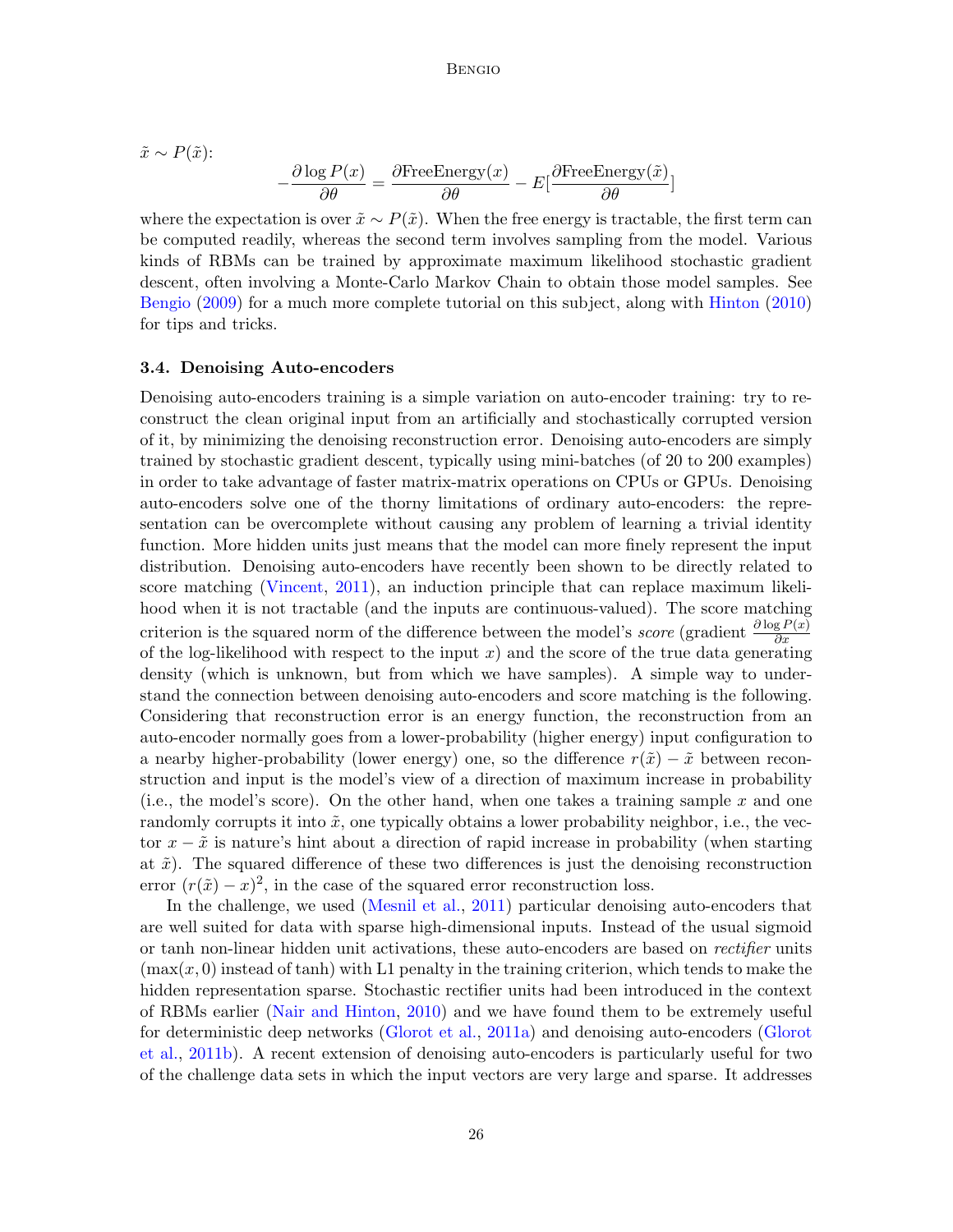a particularly troubling issue when training auto-encoders on large sparse vectors: whereas the encoder can take advantage of the numerous zeros in the input vector (it does not need to do any computation for them), the decoder needs to make reconstruction predictions and compute reconstruction error for all the inputs, including the zeros. With the sampled reconstruction algorithm [\(Dauphin et al.,](#page-17-9) [2011\)](#page-17-9), one only needs to compute reconstructions and reconstruction error for a small stochastically selected subset of the zeros, yielding very substantial speed-ups (20-fold in the experiments of [Dauphin et al.](#page-17-9) [\(2011\)](#page-17-9)), the more so as the fraction of non-zeros decreases.

#### <span id="page-10-0"></span>3.5. Contractive Auto-encoders

Contractive auto-encoders [\(Rifai et al.,](#page-20-9) [2011\)](#page-20-9) minimize a training criterion that is the sum of a reconstruction error and a "contraction penalty", which encourages the learnt representation  $h(x)$  to be as invariant as possible to the input x, while still allowing to distinguish the training examples from each other (i.e., to reconstruct them). As a consequence, the representation is faithful to changes in input space in the directions of the manifold near which examples concentrate, but it is highly contractive in the orthogonal directions. This is similar in spirit to a PCA (which only keeps the leading directions of variation and completely ignores the others), but is softer (no hard cutting at a particular dimension), is non-linear and can contract in different directions depending on where one looks in the input space (hence can capture non-linear manifolds). To prevent a trivial solution in which the encoder weights go to zero and the decoder weights to infinity, the contractive auto-encoder uses tied weights (the decoder weights are forced to be the transpose of the encoder weights). Because of the contractive criterion, what we find empirically is that for any particular input example, many of the hidden units saturate while a few remain sensitive to changes in the input (corresponding to changes in the directions of changes expected under the data distribution). That subset of active units changes as we move around in input space, and defines a kind of *local chart*, or local coordinate system, in the neighborhood of each input point. This can be visualized to some extent by looking at the singular values and singular vectors of the Jacobian matrix  $\frac{\partial h(x)}{\partial x}$  (containing the derivatives of each hidden unit output with respect to each input unit). Contrary to other auto-encoders, one tends to find only few dominant eigenvalues, and their number corresponds to a local rank or local dimension (which can change as we move in input space). This is unlike other dimensionality reduction algorithms in which the number of dimensions is fixed by hand (rather than learnt) and fixed across the input domain. In fact the learnt representation can be overcomplete (larger than the input): it is only in the sense of its Jacobian that it has an effective small dimensionality for any particular input point. The large number of hidden units can be exploited to model complicated non-linear manifolds.

# 4. Tricks and Tips

A good starting point for tricks and tips relevant to training deep architectures, and in particular Restricted Boltzmann Machines (RBMs), is [Hinton](#page-18-11) [\(2010\)](#page-18-11). An older guide which is also useful to some extent is [Orr and Muller](#page-19-8) [\(1998\)](#page-19-8), and in particular [LeCun et al.](#page-18-12) [\(1998b\)](#page-18-12), since many of the ideas from neural networks training can be exploited here. A more recent guide for training the kinds of neural networks described here can be found in [Bengio](#page-16-5) [\(2013\)](#page-16-5).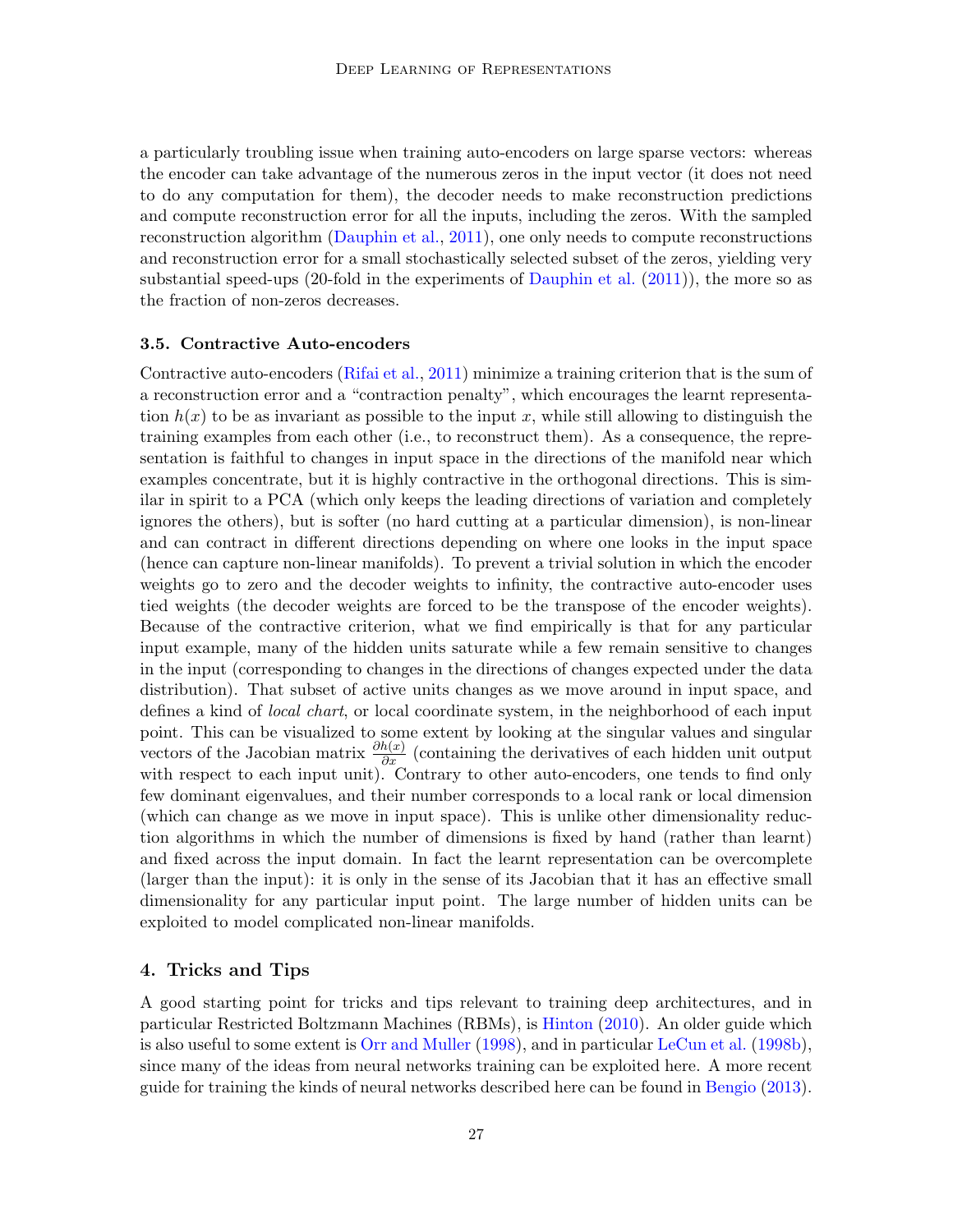# 4.1. Monitoring Performance During Training

RBMs are tricky because although there are good estimators of the log-likelihood *gradient*, there are no known cheap ways of estimating the log-likelihood itself (Annealed Importance Sampling [\(Murray and Salakhutdinov,](#page-19-9) [2009\)](#page-19-9) is an expensive way of doing it). A poor man's option is to measure reconstruction error (as if the parameters were those of an auto-encoder), which works well for the beginning of training but does not help to choose a stopping point (e.g. to avoid overfitting). The practical solution is to save the model weights at different numbers of epochs (e.g.,  $5, 10, 20, 50$ ) and plug the learned representation into a supervised classifier (for each of these training durations) in order to decide what training duration to select.

In the case of denoising auto-encoders, on the other hand, the denoising reconstruction error is a good measure of the model's progress (since it corresponds to the training criterion) and it can be used for early stopping. However, the best generative model or the one with the best denoising is not always the one that works best in terms of providing a good representation for a classifier. This is especially true in the transfer setting of the competition, where the training distribution is different from the test and validation distributions. In that case, the expensive solution of evaluating validation classification error at different training durations is the approach we have chosen. The training criterion of contractive auto-encoders can also be used as a good monitoring device (and its value on a validation set used to perform early stopping). Note that we did not really "stop" training, we only recorded representations at different points in the training trajectory and estimated Area under the Learning Curve  $(ALC^5)$  $(ALC^5)$  $(ALC^5)$  or other criteria associated with each. The advantage is that we do not need to retrain a separate model from scratch for each of the possible durations tested.

# 4.2. Random Search and Greedy Layer-wise Strategy

Because one can have a different type of representation-learning model at each layer, and because each of these learning algorithms has several hyper-parameters, there is a huge number of possible configurations and choices one can make in exploring the kind of deep architectures that led to the winning entry of the challenge. There are two approaches that practitioners of machine learning typically employ to deal with hyper-parameters. One is manual trial and error, i.e., a human-guided search. The other is a grid search, i.e., choosing a set of values for each hyper-parameter and training and evaluating a model for each combination of values for all the hyper-parameters. Both work well when the number of hyper-parameters is small (e.g. 2 or 3) but break down when there are many more<sup>[6](#page-11-1)</sup>. More systematic approaches are needed. An approach that we have found to scale better is based on random search and greedy exploration. The idea of random search [\(Bergstra](#page-16-6) [and Bengio,](#page-16-6) [2011,](#page-16-6) [2012\)](#page-16-7) is simple and can advantageously replace grid search. Instead of forming a regular grid by choosing a small set of values for each hyper-parameter, one

<span id="page-11-0"></span><sup>5.</sup> The ALC is the sum of the accuracy measure for different number of labeled training examples. The accuracy measure used here is the AUC or Area Under the Curve. See [http://www.causality.inf.](http://www.causality.inf.ethz.ch/ul_data/DatasetsUTLChallenge.pdf) [ethz.ch/ul\\_data/DatasetsUTLChallenge.pdf](http://www.causality.inf.ethz.ch/ul_data/DatasetsUTLChallenge.pdf)

<span id="page-11-1"></span><sup>6.</sup> Experts can handle many hyper-parameters, but results become less reproducible and algorithms less accessible to non-experts.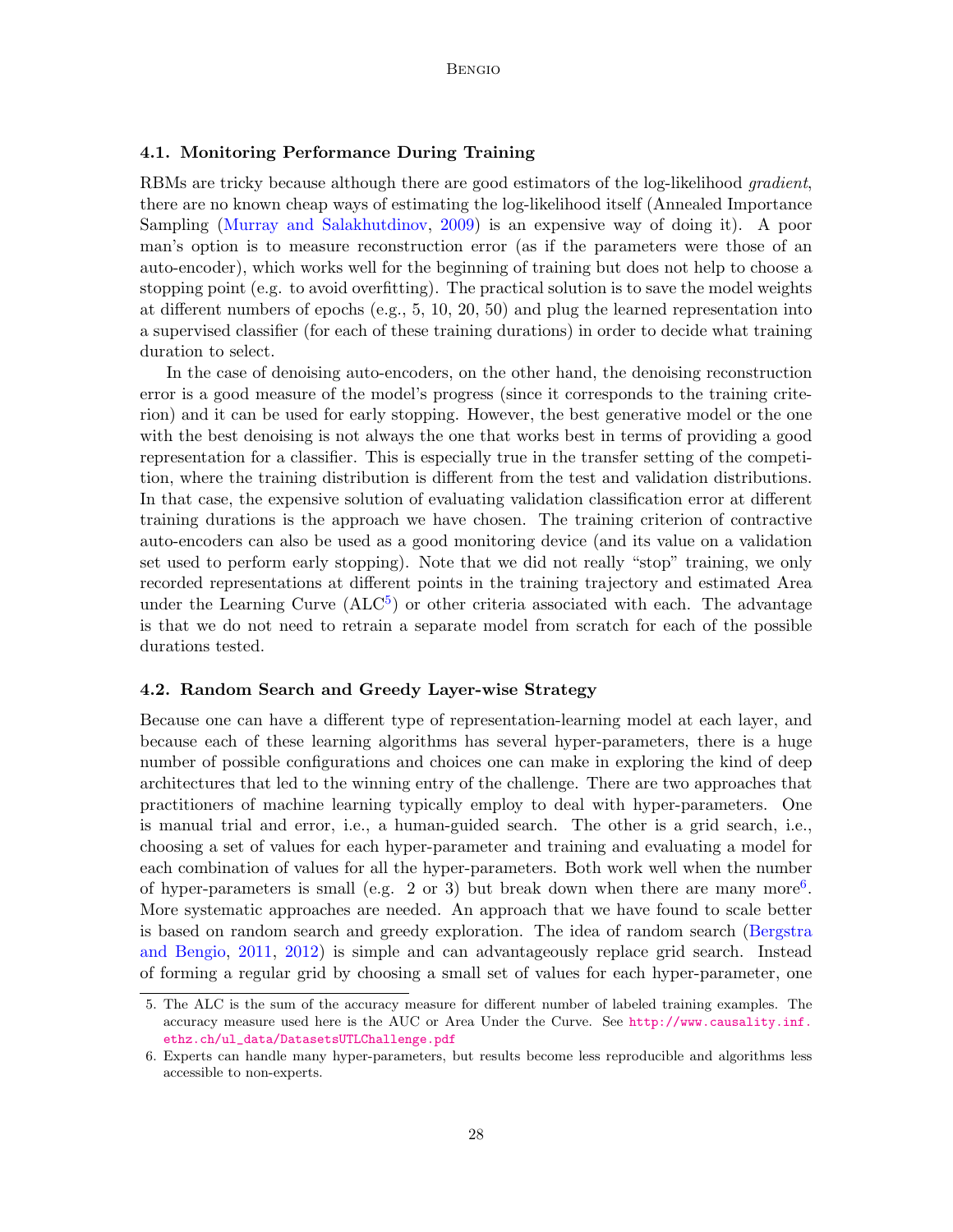defines a distribution from which to sample values for each hyper-parameter, e.g., the log of the learning rate could be taken as uniform between  $log(0.1)$  and  $log(10^{-6})$ , or the log of the number of hidden units or principal components could be taken as uniform between log(2) and log(5000). The main advantage of random (or quasi-random) search over a grid is that when some hyper-parameters have little or no influence, random search does not waste any computation, whereas grid search will redo an exponential number of experiments (with respect to number of hyper-parameters) that are equivalent and do not bring any new information (because many of them have the same value for hyper-parameters that matter and different values for hyper-parameters that do not). Instead, with random search, every experiment is different, thus bringing more information. In addition, random search is convenient because even if some jobs are not finished, one can draw conclusions from the jobs that are finished. In fact, one can use the results on subsets of the experiments to establish confidence intervals (the experiments are now all iid), and draw a curve (with confidence interval) showing how performance improves as we do more exploration. Of course, it would be even better to perform a sequential optimization [\(Bergstra et al.,](#page-17-10) [2011\)](#page-17-10) (such as Bayesian Optimization [\(Brochu et al.,](#page-17-11) [2009\)](#page-17-11)) in order to take advantage of results of training experiments as they are obtained and sample in more promising regions of configuration space, but more research needs to be done towards this. On the other hand, random search is very easy and does not introduce hyper-hyper-parameters.

Another trick that we have used successfully in the past and in the challenge is the idea of a greedy search. Since the deep architecture is obtained by stacking layers and each layer comes with its own choices and hyper-parameters, the general strategy is the following. First optimize the choices for the first layer (e.g., try to find which single-layer learning algorithm and its hyper-parameters give best results according to some criterion such as validation set classification error or ALC). Then keep that best choice (or a few of the best choices found) and explore choices for the second layer, keeping only the best overall choice (or a few of the best choices found) among the 2-layer systems tested. This procedure can then be continued to add more layers, without the computational cost exploding with the number of layers (it just grows linearly).

#### 4.3. Hyper-Parameters

The single most important hyper-parameter for most of the algorithms described here is the learning rate. A too small learning rate means slow convergence, or convergence to a poor performance given a finite budget of computation time. A too large learning rate gives poor results because the training criterion may increase or oscillate. The optimal learning rate for one data set and architecture may be too large or too small when changing one or the other, so it is worth optimizing the learning rate. Like most numerical hyper-parameters, the learning rates should be explored in the log-domain, and there is not much to be gained by refining it more than a factor of 2, whereas the dynamic range explored could be around 10<sup>6</sup> , learning rates are typically below 1. To efficiently search for a good learning rate, a greedy heuristic that we used is based on the following strategy. Start with a large learning rate and reduce it (by a factor 3) until training does not diverge. The largest learning rate which does not give divergent training (increasing training error) is usually a very good choice of learning rate.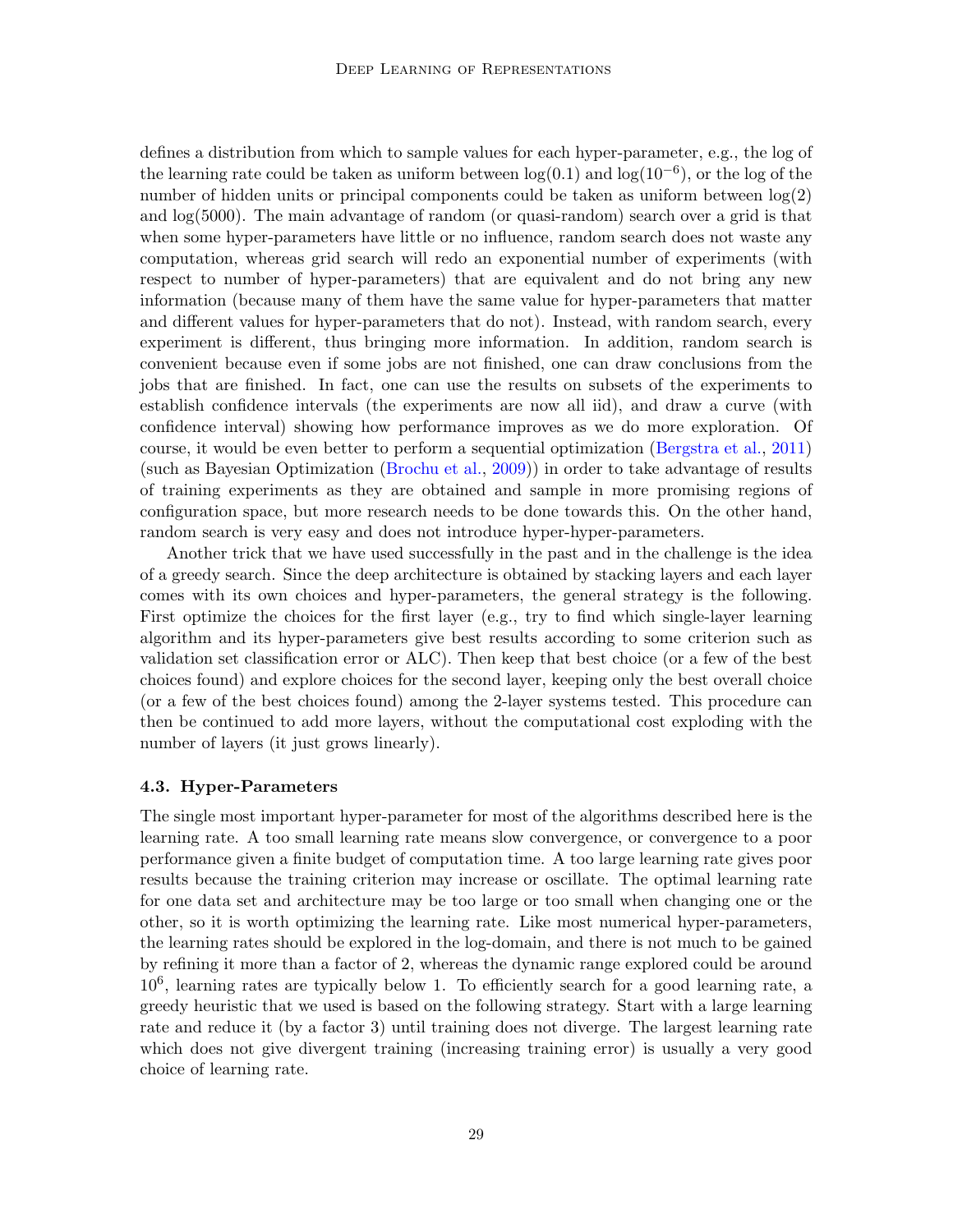For the challenge, another very sensitive hyper-parameter is the number of dimensions of the top-level representation fed to the classifier. It should probably be close to or related to the true number of classes (more classes would require more dimensions to be separated easily by a linear classifier).

Early stopping is another handy trick to speed-up model search, since it can be used to detect overfitting (even in the unsupervised learning sense) for a low computational cost. After each training iteration one can compute an indicator of generalization error (either from the application of the unsupervised learning criterion on the validation set or even by training a linear classifier on a pseudo-validation set, as described below, sec. [4.5\)](#page-13-0).

#### 4.4. Visualization

Since the validation set ALC was an unreliable indicator of test set ALC, we used several strategies in the second phase of the competition to help guide the model selection. One of them is simply visualization of the representations as cloud points. One can visualize 3 dimensions at a time, either the leading 3 or a subset of the leading ones. To order and select dimensions we used PCA or t-SNE dimensionality reduction [\(van der Maaten and](#page-20-10) [Hinton,](#page-20-10) [2008\)](#page-20-10).

## <span id="page-13-0"></span>4.5. Simulating the Final Evaluation Scenario

Another strategy that often comes handy is to simulate (as much as possible) the final evaluation scenario, even in the absence of the test labels. In the case of the second phase of the competition, some of the training classes labels are available. Thus we could simulate the final evaluation scenario by choosing a subset of the training classes as "pseudo training set" and the rest as "pseudo test set", doing unsupervised training on the pseudo training set (or the union of pseudo training and pseudo test sets) and training the linear classifier using the pseudo test set. We then considered hyper-parameter settings that led not only to high accuracy in average across different choices of class subsets (for the pseudo train/test split), but also to high robustness (low variance) across these splits.

## 5. Examples in Transfer Learning

Deep Learning seems well suited to transfer learning because it focuses on learning representations and in particular "abstract" representations, representations that ideally disentangle the factors of variation present in the input.

This has been demonstrated already not only in this competition (see [Mesnil et al.](#page-19-2) [\(2011\)](#page-19-2)) for more details), but also in several other instances. For example, in [Bengio](#page-16-8) [et al.](#page-16-8) [\(2011\)](#page-16-8), it has been shown that a deep learner can take more advantage of out-ofdistribution training examples (whose distribution differs from the test distribution) than a shallow learner. Two settings were explored, with both results illustrated in Figure [1.](#page-14-0) In the first one (left hand side of figure), training examples (character images) are distorted by adding all kinds of noises and random transformations (coherent with character images), but the target distribution contains clean examples. Training on the distorted examples was found to help the deep learners  $(SDA{1,2})$  more than the shallow ones  $(MLP{1,2})$ , when the goal is to test on the clean examples. In the second setting (right hand side of figure),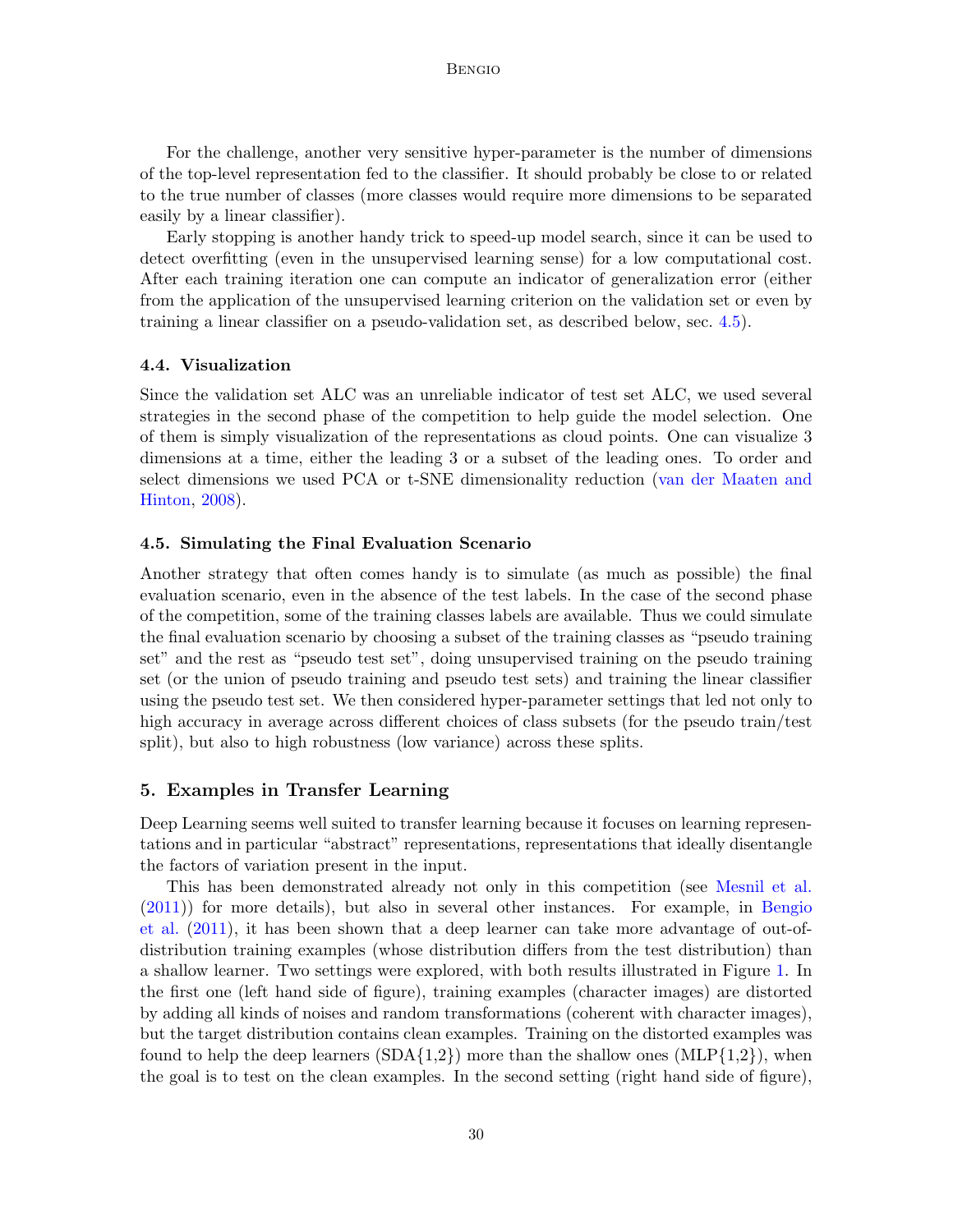i.e., the multi-task setting, training is on all 62 classes available, but the target distribution of interest is a restriction to a subset of the classes.



<span id="page-14-0"></span>Figure 1: Relative improvement in character classification error rate due to out-ofdistribution examples. Left: Improvement (or loss, when negative) induced by out-of-distribution examples (perturbed data). Right: Improvement (or loss, when negative) induced by multi-task learning (training on all character classes and testing only on either digits, upper case, or lower-case). The deep learner (stacked denoising auto-encoder) benefits more from out-of-distribution examples, compared to a shallow MLP. {SDA,MLP}1 and {SDA,MLP}2 are respectively trained on different types of distortions. The NIST set includes all 62 character classes while NIST digits include only the 10 digits. Reproduced from [Bengio](#page-16-8) [et al.](#page-16-8) [\(2011\)](#page-16-8).

Another successful transfer example also using stacked denoising auto-encoders arises in the context of domain adaptation, i.e., where one trains an unsupervised representation based on examples from a set of domains but a classifier is then trained from few examples of only one domain. In that case, unlike in the challenge, the output variable always has the same semantics, but the input distribution (and to a lesser extent the relation between input and output) changes from domain to domain. [Glorot et al.](#page-17-8) [\(2011b\)](#page-17-8) applied stacked denoising auto-encoders with sparse rectifiers (the same as used for the challenge) to domain adaptation in sentiment analysis (predicting whether a user liked a disliked a product based on a short review). Some of the results are summarized in Figure [2,](#page-15-0) comparing transfer ratio, which indicates relative error when testing in-domain vs out-of-domain, i.e., how well transfer works (see [Glorot et al.](#page-17-8) [\(2011b\)](#page-17-8) for more details). The stacked denoising autoencoders (SDA) are compared with the state of the art methods: SCL [\(Blitzer et al.,](#page-17-12) [2006\)](#page-17-12) or Structural Correspondence Learning, MCT [\(Li and Zong,](#page-19-10) [2008\)](#page-19-10) or Multi-label Consensus Training, SFA [\(Pan et al.,](#page-19-11) [2010\)](#page-19-11) or Spectral Feature Alignment, and T-SVM [\(Sindhwani](#page-20-11) [and Keerthi,](#page-20-11) [2006\)](#page-20-11) or Transductive SVM. The SDAsh (Stacked Denoising Auto-encoder trained on all domains) clearly beats the state-of-the-art.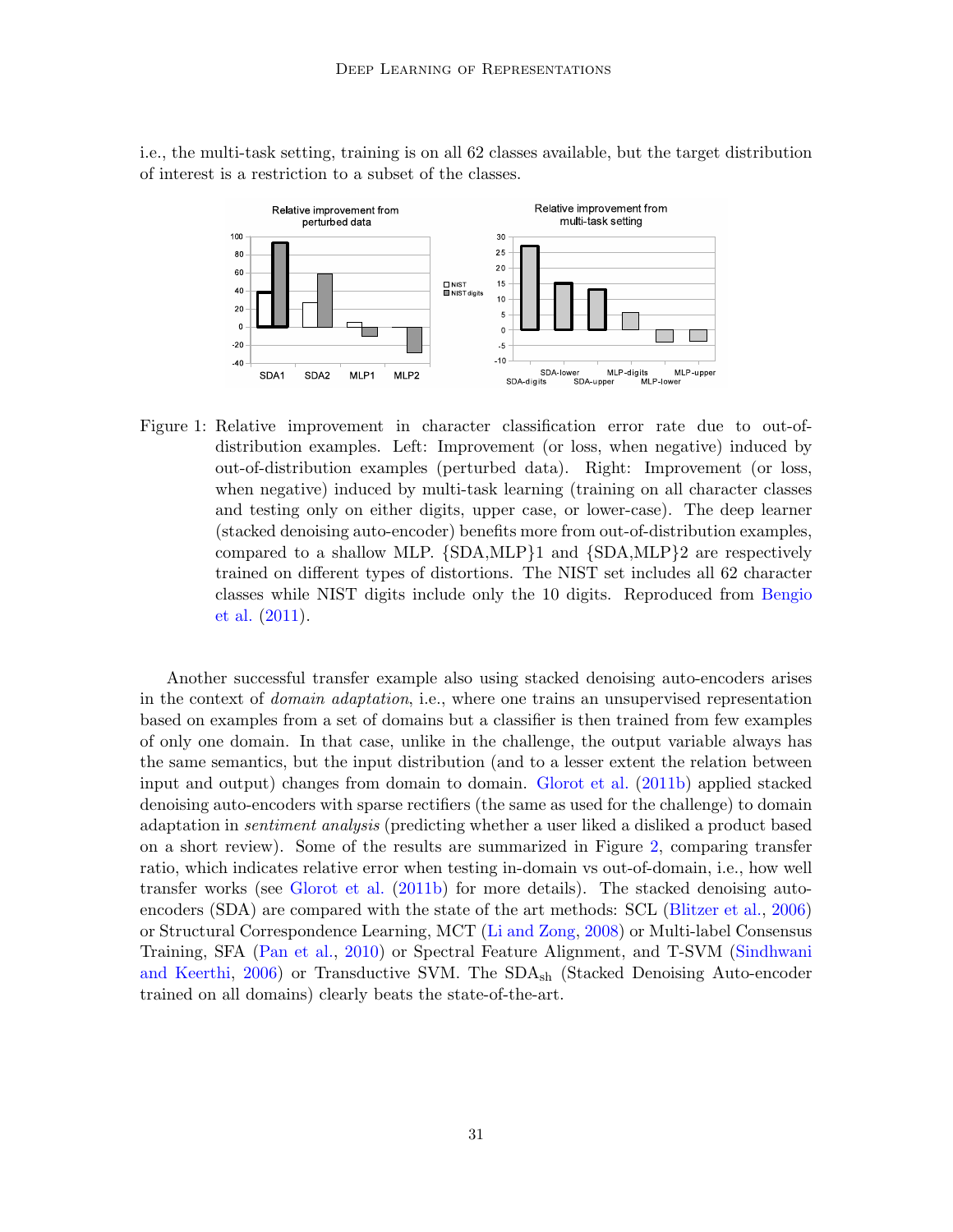

<span id="page-15-0"></span>Figure 2: Transfer ratios on the Amazon benchmark. Both SDA-based systems outperforms the rest, and  $SDA_{sh}$  (unsupervised training on all domains) is best. Reproduced from [Glorot et al.](#page-17-8) [\(2011b\)](#page-17-8).

# 6. Moving Forward: Disentangling Factors of Variation

In spite of all the nice results described here, and in spite of winning the final evaluation of the challenge, it is clear to the author that research in Deep Learning of representations is only in its infancy, and that much more should be done to improve the learning algorithms. In particular, it is the author's belief that these algorithms would be much more useful in transfer learning if they could better *disentangle the underlying factors of variation*. In a sense it is obvious that if we had algorithms that could do that really well, than most learning tasks (supervised learning, transfer learning, reinforcement learning, etc.) would become much easier, and the effect would be most felt when only very few labeled examples for the final task of interest are present. The question is whether we can actually improve in this direction, and the hypothesis we propose is that by explicitly designing the models and training criterion towards that objective, there is much to be gained. Ultimately, one can view the problem of learning from very few labeled examples of the task of interest almost as a an inference problem ("given that I define a new class based on this particular example, what is the probability that this other example also belongs to it?"), where the parameters of the model (i.e., the representation) have already been established through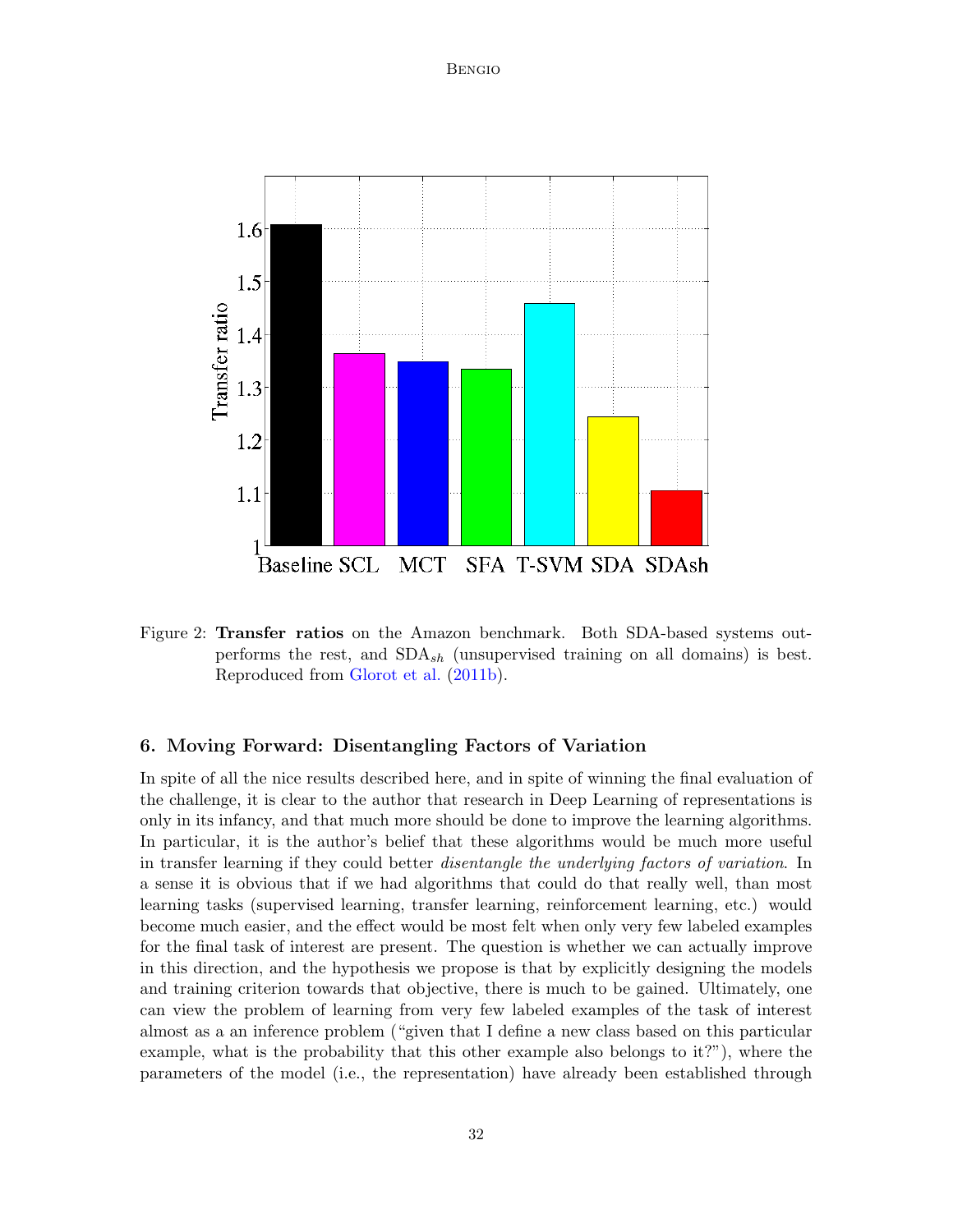prior training on many more related examples (labeled or not) which help to capture the underlying factors of variation, some of which are relevant in the target task.

# Acknowledgments

The author wants to thank NSERC, the Canada Research Chairs, mPrime, Compute Canada and FQRNT for their support, and the other authors of the companion paper [\(Mes](#page-19-2)[nil et al.,](#page-19-2) [2011\)](#page-19-2) for their contributions to many of the results and ideas illustrated here.

# References

- <span id="page-16-0"></span>Mikhail Belkin and Partha Niyogi. Using manifold structure for partially labeled classification. In S. Becker, S. Thrun, and K. Obermayer, editors, Advances in Neural Information Processing Systems 15 (NIPS'02), Cambridge, MA, 2003. MIT Press.
- <span id="page-16-2"></span>Yoshua Bengio. Learning deep architectures for AI. Foundations and Trends in Machine *Learning*,  $2(1):1-127$ , 2009. Also published as a book. Now Publishers, 2009.
- <span id="page-16-5"></span>Yoshua Bengio. Practical recommendations for gradient-based training of deep architectures. In K.-R. Müller, G. Montavon, and G. B. Orr, editors, Neural Networks: Tricks of the Trade, Reloaded. Springer, 2013.
- <span id="page-16-4"></span>Yoshua Bengio and Olivier Delalleau. Justifying and generalizing contrastive divergence. Neural Computation, 21(6):1601–1621, June 2009.
- <span id="page-16-1"></span>Yoshua Bengio and Yann LeCun. Scaling learning algorithms towards AI. In L. Bottou, O. Chapelle, D. DeCoste, and J. Weston, editors, Large Scale Kernel Machines. MIT Press, 2007.
- <span id="page-16-3"></span>Yoshua Bengio, Pascal Lamblin, Dan Popovici, and Hugo Larochelle. Greedy layer-wise training of deep networks. In Bernhard Schölkopf, John Platt, and Thomas Hoffman, editors, Advances in Neural Information Processing Systems 19 (NIPS'06), pages 153– 160. MIT Press, 2007.
- <span id="page-16-8"></span>Yoshua Bengio, Frédéric Bastien, Arnaud Bergeron, Nicolas Boulanger-Lewandowski, Thomas Breuel, Youssouf Chherawala, Moustapha Cisse, Myriam Côté, Dumitru Erhan, Jeremy Eustache, Xavier Glorot, Xavier Muller, Sylvain Pannetier Lebeuf, Razvan Pascanu, Salah Rifai, François Savard, and Guillaume Sicard. Deep learners benefit more from out-of-distribution examples. In JMLR W&CP: Proceedings of the Fourteenth International Conference on Artificial Intelligence and Statistics (AISTATS 2011), April 2011.
- <span id="page-16-6"></span>James Bergstra and Yoshua Bengio. Random search for hyper-parameter optimization, 2011. The Learning Workshop, Fort Lauderdale, Florida.
- <span id="page-16-7"></span>James Bergstra and Yoshua Bengio. Random search for hyper-parameter optimization. Journal of Machine Learning Research, 2012.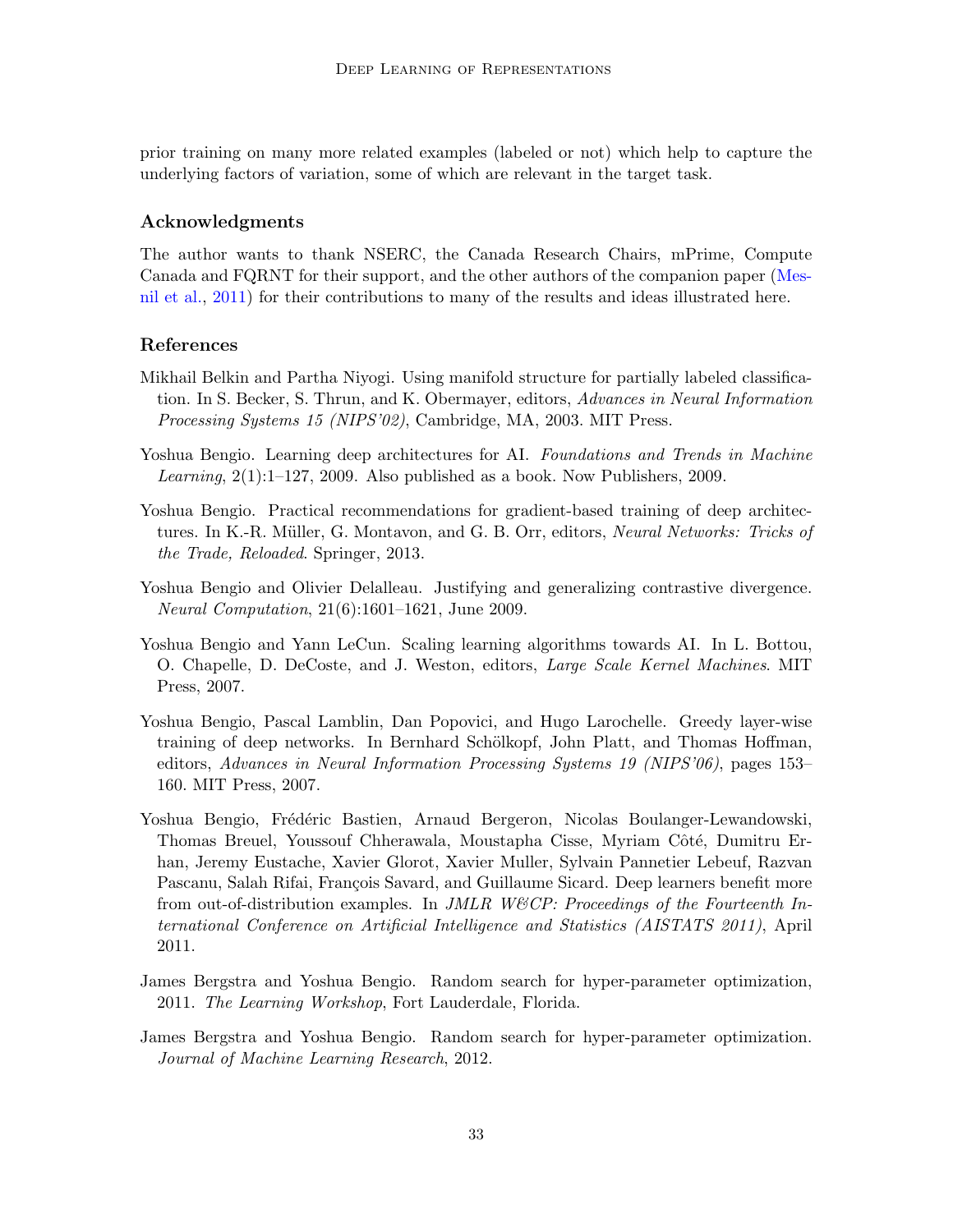- <span id="page-17-10"></span>James Bergstra, Rémy Bardenet, Yoshua Bengio, and Balázs Kégl. Algorithms for hyperparameter optimization. In NIPS'2011, 2011.
- <span id="page-17-12"></span>John Blitzer, Ryan McDonald, and Fernando Pereira. Domain adaptation with structural correspondence learning. In Proc. of EMNLP '06, 2006.
- <span id="page-17-5"></span>Hervé Bourlard and Yves Kamp. Auto-association by multilayer perceptrons and singular value decomposition. Biological Cybernetics, 59:291–294, 1988.
- <span id="page-17-1"></span>Mark Braverman. Poly-logarithmic independence fools bounded-depth boolean circuits. Communications of the ACM, 54(4):108–115, April 2011.
- <span id="page-17-11"></span>Eric Brochu, Vlad M. Cora, and Nando de Freitas. A tutorial on bayesian optimization of expensive cost functions, with application to active user modeling and hierarchical reinforcement learning. Technical Report TR-2009-23, Department of Computer Science, University of British Columbia, November 2009.
- <span id="page-17-3"></span>Rich Caruana. Learning many related tasks at the same time with backpropagation. In G. Tesauro, D.S. Touretzky, and T.K. Leen, editors, Advances in Neural Information Processing Systems 7 (NIPS'94), pages 657–664, Cambridge, MA, 1995. MIT Press.
- <span id="page-17-4"></span>Ronan Collobert and Jason Weston. A unified architecture for natural language processing: Deep neural networks with multitask learning. In William W. Cohen, Andrew McCallum, and Sam T. Roweis, editors, Proceedings of the Twenty-fifth International Conference on Machine Learning (ICML'08), pages 160–167. ACM, 2008.
- <span id="page-17-6"></span>Aaron Courville, James Bergstra, and Yoshua Bengio. Unsupervised models of images by spike-and-slab RBMs. In *Proceedings of the Twenty-eight International Conference on* Machine Learning (ICML'11), June 2011.
- <span id="page-17-9"></span>Yann Dauphin, Xavier Glorot, and Yoshua Bengio. Sampled reconstruction for large-scale learning of embeddings. In Proceedings of the Twenty-eight International Conference on Machine Learning (ICML'11), June 2011.
- <span id="page-17-2"></span>Olivier Delalleau and Yoshua Bengio. Shallow vs. deep sum-product networks. In Advances in Neural Information Processing Systems 24 (NIPS'11), 2011.
- <span id="page-17-7"></span>Xavier Glorot, Antoire Bordes, and Yoshua Bengio. Deep sparse rectifier neural networks. In JMLR W&CP: Proceedings of the Fourteenth International Conference on Artificial Intelligence and Statistics (AISTATS 2011), April 2011a.
- <span id="page-17-8"></span>Xavier Glorot, Antoire Bordes, and Yoshua Bengio. Domain adaptation for large-scale sentiment classification: A deep learning approach. In Proceedings of the Twenty-eight International Conference on Machine Learning (ICML'11), June 2011b.
- <span id="page-17-0"></span>Ian Goodfellow, Quoc Le, Andrew Saxe, and Andrew Ng. Measuring invariances in deep networks. In Yoshua Bengio, Dale Schuurmans, Christopher Williams, John Lafferty, and Aron Culotta, editors, Advances in Neural Information Processing Systems 22 (NIPS'09), pages 646–654, 2009.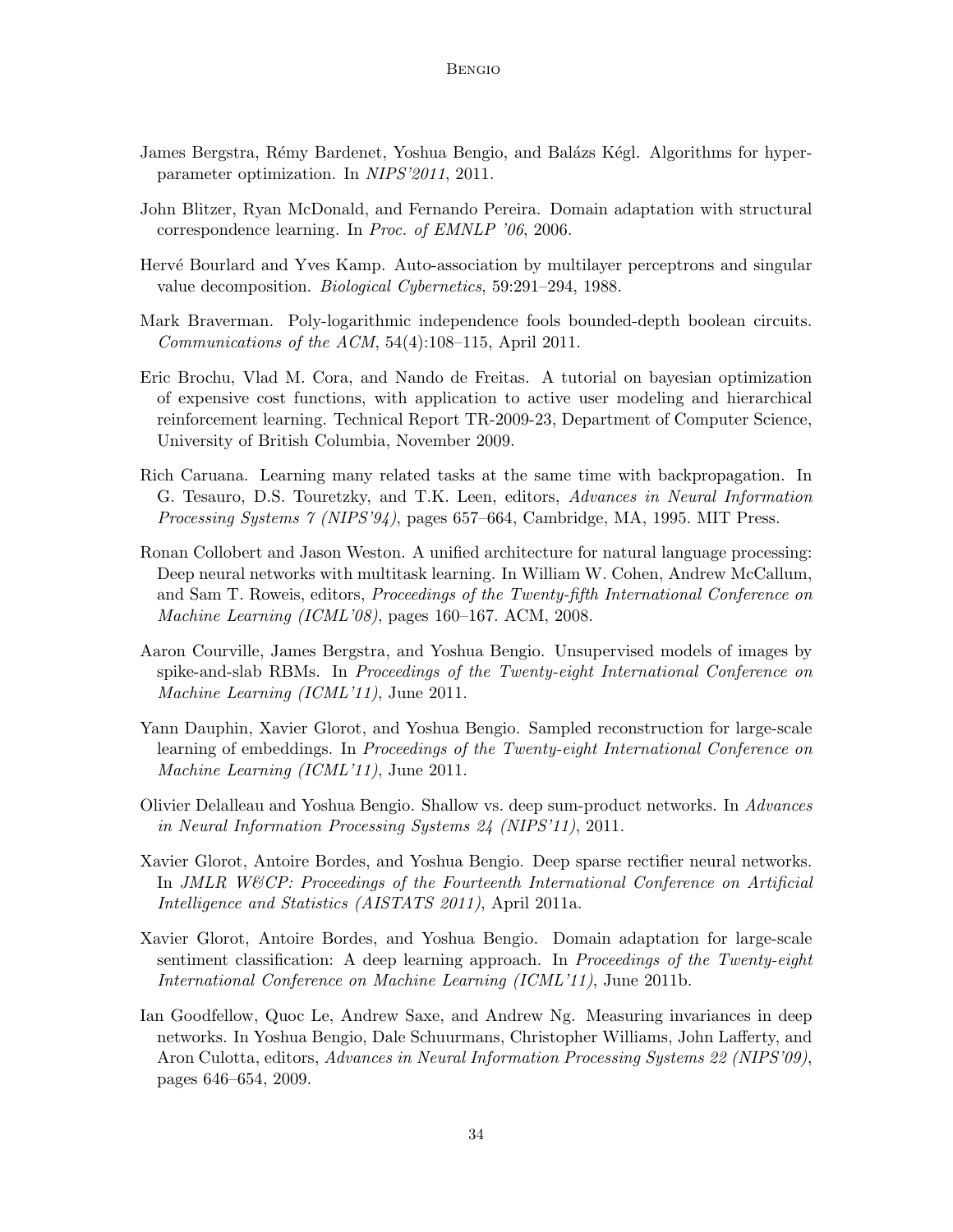- <span id="page-18-1"></span>Johan Håstad. Almost optimal lower bounds for small depth circuits. In *Proceedings of the* 18th annual ACM Symposium on Theory of Computing, pages 6–20, Berkeley, California, 1986. ACM Press.
- <span id="page-18-2"></span>Johan Håstad and Mikael Goldmann. On the power of small-depth threshold circuits. Computational Complexity, 1:113–129, 1991.
- <span id="page-18-0"></span>G. E. Hinton, P. Dayan, and M. Revow. Modelling the manifolds of images of handwritten digits. IEEE Transactions on Neural Networks, 8:65–74, 1997.
- <span id="page-18-9"></span>Geoffrey E. Hinton. Products of experts. In *Proceedings of the Ninth International Confer*ence on Artificial Neural Networks (ICANN), volume 1, pages 1–6, Edinburgh, Scotland, 1999. IEE.
- <span id="page-18-10"></span>Geoffrey E. Hinton. Training products of experts by minimizing contrastive divergence. Neural Computation, 14:1771–1800, 2002.
- <span id="page-18-11"></span>Geoffrey. E. Hinton. A practical guide to training restricted Boltzmann machines. Technical Report UTML TR 2010-003, Department of Computer Science, University of Toronto, 2010.
- <span id="page-18-3"></span>Geoffrey E. Hinton and Ruslan Salakhutdinov. Reducing the dimensionality of data with neural networks. Science, 313(5786):504–507, July 2006.
- <span id="page-18-4"></span>Geoffrey E. Hinton, Simon Osindero, and Yee Whye Teh. A fast learning algorithm for deep belief nets. Neural Computation, 18:1527–1554, 2006.
- <span id="page-18-6"></span>Pascal Lamblin and Yoshua Bengio. Important gains from supervised fine-tuning of deep architectures on large labeled sets. NIPS\*2010 Deep Learning and Unsupervised Feature Learning Workshop, 2010.
- <span id="page-18-7"></span>Yann LeCun, Bernhard Boser, John S. Denker, Donnie Henderson, Richard E. Howard, Wayne Hubbard, and Lawrence D. Jackel. Backpropagation applied to handwritten zip code recognition. Neural Computation, 1(4):541–551, 1989.
- <span id="page-18-8"></span>Yann LeCun, Leon Bottou, Yoshua Bengio, and Patrick Haffner. Gradient-based learning applied to document recognition. Proceedings of the IEEE, 86(11):2278–2324, November 1998a.
- <span id="page-18-12"></span>Yann LeCun, Léon Bottou, Genevieve B. Orr, and Klaus-Robert Müller. Efficient backprop. In Neural Networks, Tricks of the Trade, Lecture Notes in Computer Science LNCS 1524. Springer Verlag, 1998b.
- <span id="page-18-5"></span>Honglak Lee, Roger Grosse, Rajesh Ranganath, and Andrew Y. Ng. Convolutional deep belief networks for scalable unsupervised learning of hierarchical representations. In Léon Bottou and Michael Littman, editors, Proceedings of the Twenty-sixth International Conference on Machine Learning (ICML'09). ACM, Montreal (Qc), Canada, 2009a.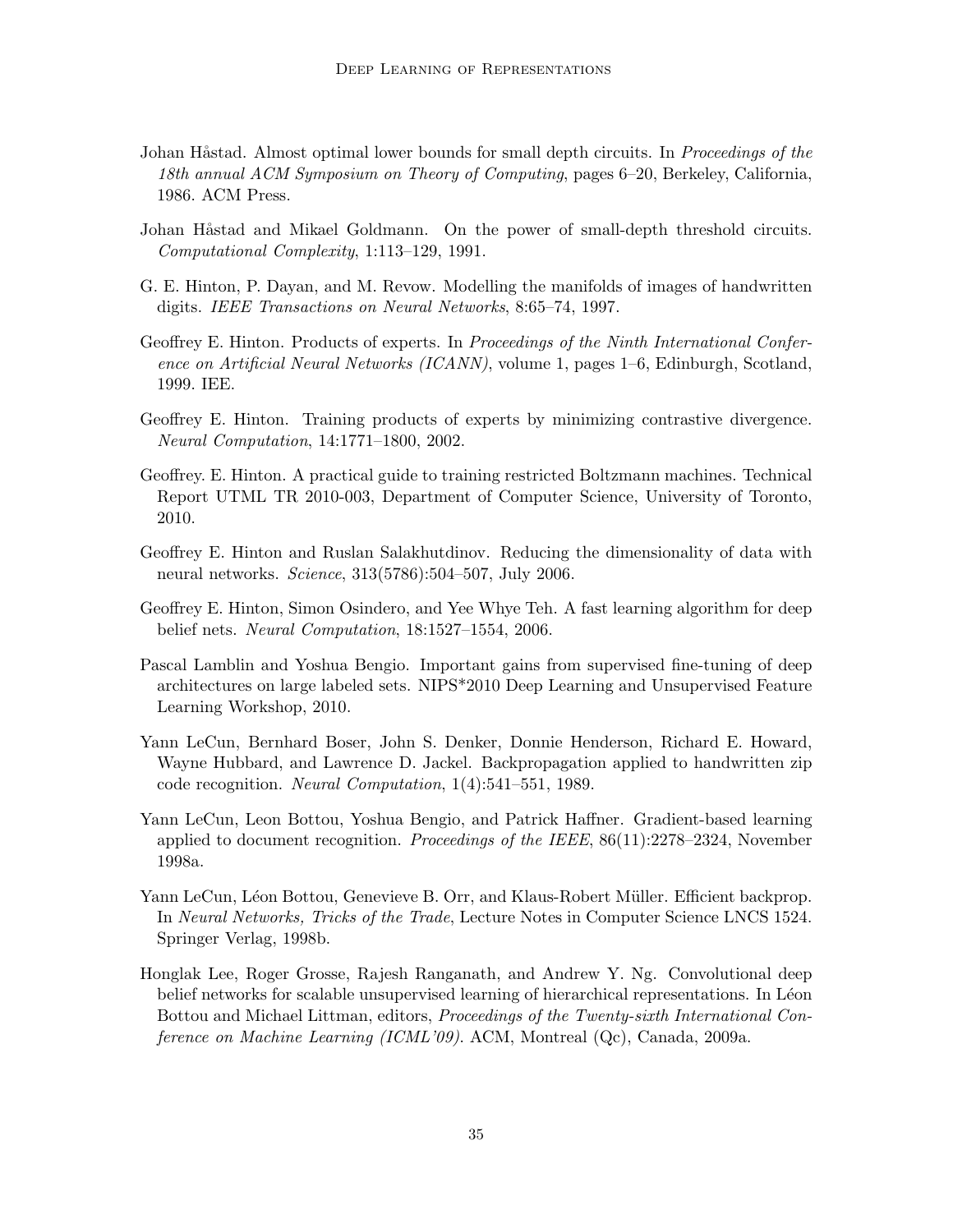- <span id="page-19-4"></span>Honglak Lee, Peter Pham, Yan Largman, and Andrew Ng. Unsupervised feature learning for audio classification using convolutional deep belief networks. In Yoshua Bengio, Dale Schuurmans, Christopher Williams, John Lafferty, and Aron Culotta, editors, Advances in Neural Information Processing Systems 22 (NIPS'09), pages 1096–1104, 2009b.
- <span id="page-19-10"></span>Shoushan Li and Chengqing Zong. Multi-domain adaptation for sentiment classification: Using multiple classifier combining methods. In Proc. of NLP-KE '08, 2008.
- <span id="page-19-2"></span>Gr´egoire Mesnil, Yann Dauphin, Xavier Glorot, Salah Rifai, Yoshua Bengio, Ian Goodfellow, Erick Lavoie, Xavier Muller, Guillaume Desjardins, David Warde-Farley, Pascal Vincent, Aaron Courville, and James Bergstra. Unsupervised and transfer learning challenge: a deep learning approach. In Isabelle Guyon, G. Dror, V Lemaire, G. Taylor, and D. Silver, editors, JMLR W& CP: Proceedings of the Unsupervised and Transfer Learning challenge and workshop, volume 7, 2011.
- <span id="page-19-9"></span>Iain Murray and Ruslan Salakhutdinov. Evaluating probabilities under high-dimensional latent variable models. In Daphne Koller, Dale Schuurmans, Yoshua Bengio, and Leon Bottou, editors, Advances in Neural Information Processing Systems 21 (NIPS'08), volume 21, pages 1137–1144, 2009.
- <span id="page-19-7"></span>V. Nair and G. E Hinton. Rectified linear units improve restricted boltzmann machines. In Proc. of ICML '10, 2010.
- <span id="page-19-8"></span>Genevieve Orr and Klaus-Robert Muller, editors. Neural networks: tricks of the trade, volume 1524 of Lecture Notes in Computer Science. Springer-Verlag Inc., New York, NY, USA, 1998. ISBN 3-540-65311-2 (paperback).
- <span id="page-19-11"></span>Sinno Jialin Pan, Xiaochuan Ni, Jian-Tao Sun, Qiang Yang, and Zheng Chen. Cross-domain sentiment classification via spectral feature alignment. In Proc. of WWW '10, 2010.
- <span id="page-19-1"></span>H. Poon and P. Domingos. Sum-product networks: A new deep architecture. In NIPS 2010 Workshop on Deep Learning and Unsupervised Feature Learning, Whistler, Canada, 2010.
- <span id="page-19-0"></span>Rajat Raina, Alexis Battle, Honglak Lee, Benjamin Packer, and Andrew Y. Ng. Self-taught learning: transfer learning from unlabeled data. In Zoubin Ghahramani, editor, Proceedings of the Twenty-fourth International Conference on Machine Learning (ICML'07), pages 759–766. ACM, 2007.
- <span id="page-19-3"></span>M. Ranzato, C. Poultney, S. Chopra, and Y. LeCun. Efficient learning of sparse representations with an energy-based model. In NIPS'06, 2007a.
- <span id="page-19-6"></span>M. Ranzato, V. Mnih, and G. Hinton. Generating more realistic images using gated MRF's. In J. Lafferty, C. K. I. Williams, J. Shawe-Taylor, R.S. Zemel, and A. Culotta, editors, Advances in Neural Information Processing Systems 23 (NIPS'10), pages 2002–2010, 2010.
- <span id="page-19-5"></span>M.A. Ranzato and G.E. Hinton. Modeling pixel means and covariances using factorized third-order Boltzmann machines. In Computer Vision and Pattern Recognition (CVPR), 2010 IEEE Conference on, pages 2551–2558. IEEE, 2010.